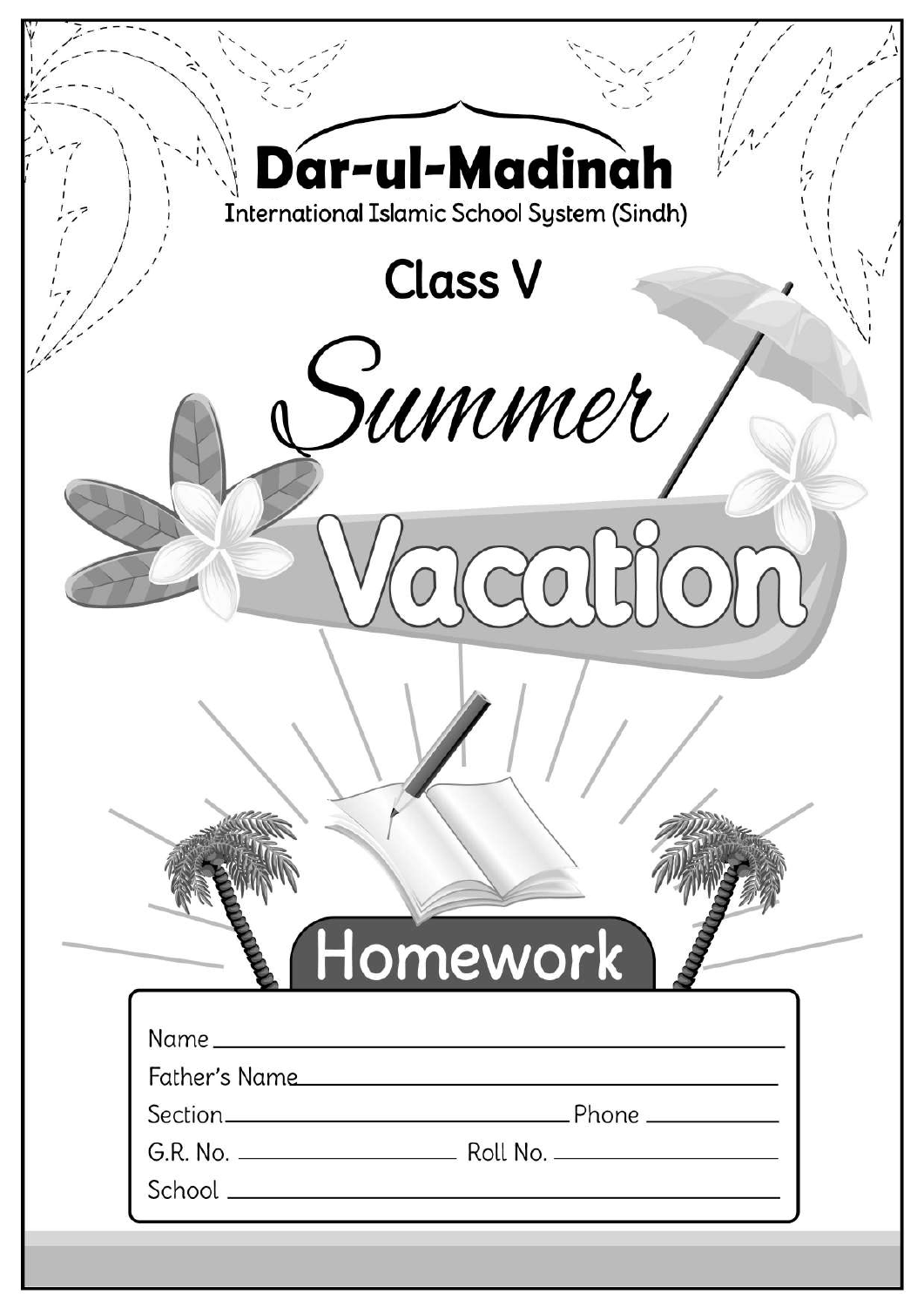# **English**

| <b>Instruction:</b> Match the words with correct meaning. |                        |                                 |  |  |  |  |  |
|-----------------------------------------------------------|------------------------|---------------------------------|--|--|--|--|--|
| <b>Words</b>                                              |                        | <b>Meanings</b>                 |  |  |  |  |  |
| Sliced                                                    | $\bullet$              | happiness                       |  |  |  |  |  |
| bliss                                                     | $\bullet$              | change                          |  |  |  |  |  |
| legitimate                                                | $\bullet$<br>$\bullet$ | cut into thin, flat pieces      |  |  |  |  |  |
| collector                                                 | $\bullet$<br>$\bullet$ | reasonable and acceptable       |  |  |  |  |  |
| turn                                                      | $\bullet$              | Someone who collects the things |  |  |  |  |  |

### **Instruction:** Use the words in sentences**.**

| <b>Words</b> | <b>Sentences</b> |
|--------------|------------------|
| Hobby        |                  |
| Secret       |                  |
| Marbled      |                  |
| <b>Bit</b>   |                  |
| Happen       |                  |

| <b>Instruction:</b> Complete the sentences with the correct nouns from the box and put "the" before |       |      |             |        |  |  |  |  |
|-----------------------------------------------------------------------------------------------------|-------|------|-------------|--------|--|--|--|--|
| the nouns.                                                                                          |       |      |             |        |  |  |  |  |
| hannini                                                                                             | cmart | nnnr | intelligent | الحصير |  |  |  |  |

| injured           | smart                                 | poor                                           | intelligent | weak |  |  |  |  |
|-------------------|---------------------------------------|------------------------------------------------|-------------|------|--|--|--|--|
| man looks good.   |                                       |                                                |             |      |  |  |  |  |
|                   | lion is sleeping.                     |                                                |             |      |  |  |  |  |
|                   | Ali wants to become teacher and teach |                                                | students.   |      |  |  |  |  |
|                   |                                       | students got highest marks in the examination. |             |      |  |  |  |  |
| A rich man helped |                                       |                                                |             |      |  |  |  |  |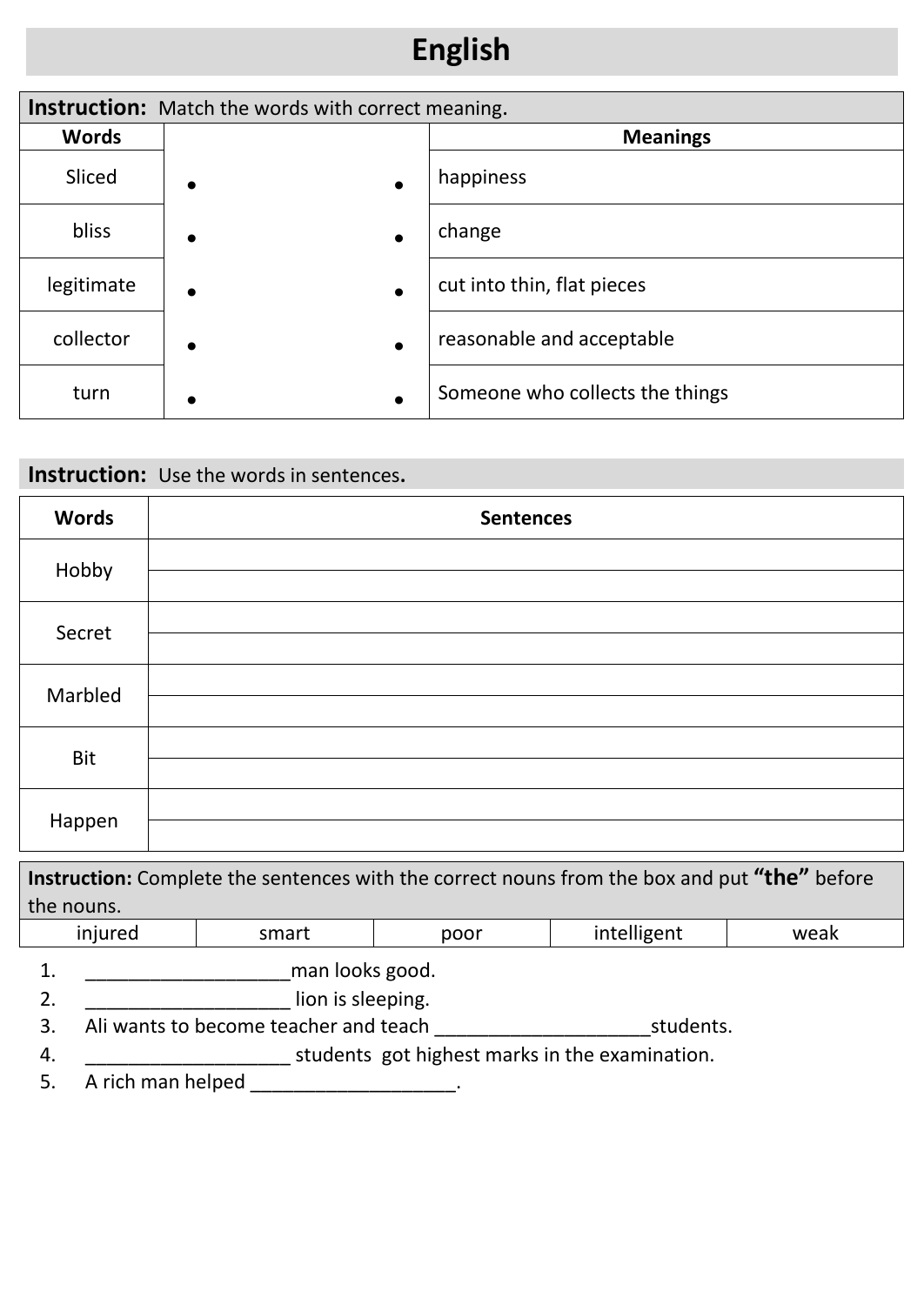#### **Instruction:** Write suitable gerund for each sentence.

- 1. **the Holy Quran is good habit.**
- 2. **\_\_\_\_\_\_\_\_\_\_\_\_\_\_\_\_\_ is the best profession.**
- 3. **a** is my father's hobby.
- 4. Postmen daily routine is \_\_\_\_\_\_\_\_\_\_.
- 5. I like this horse.it runs fast. It is the best horse.

#### **Instruction:** Circle the gerund, in each sentence.

- 1. I am reading an interesting book.
- 2. Fishing is very hardworking profession. Ali is fishing on the bank of river.
- 3. A student is writing an essay. He is good at in essay writing.
- 4. Eating fruits is good for heath, that's why I am eating an apple.
- 5. Zaka's shouting is awkward. He is shouting loudly.

**Instruction:** Complete each sentence using would or would rather.

- 1. I like to go seaside.
- 2. Sara eat rice than meat.
- 3. We \_\_\_\_\_\_\_\_\_\_\_\_ stay here until the task has done.
- 4. He be on holiday than work.
- 5. They buy vegetables for lunch.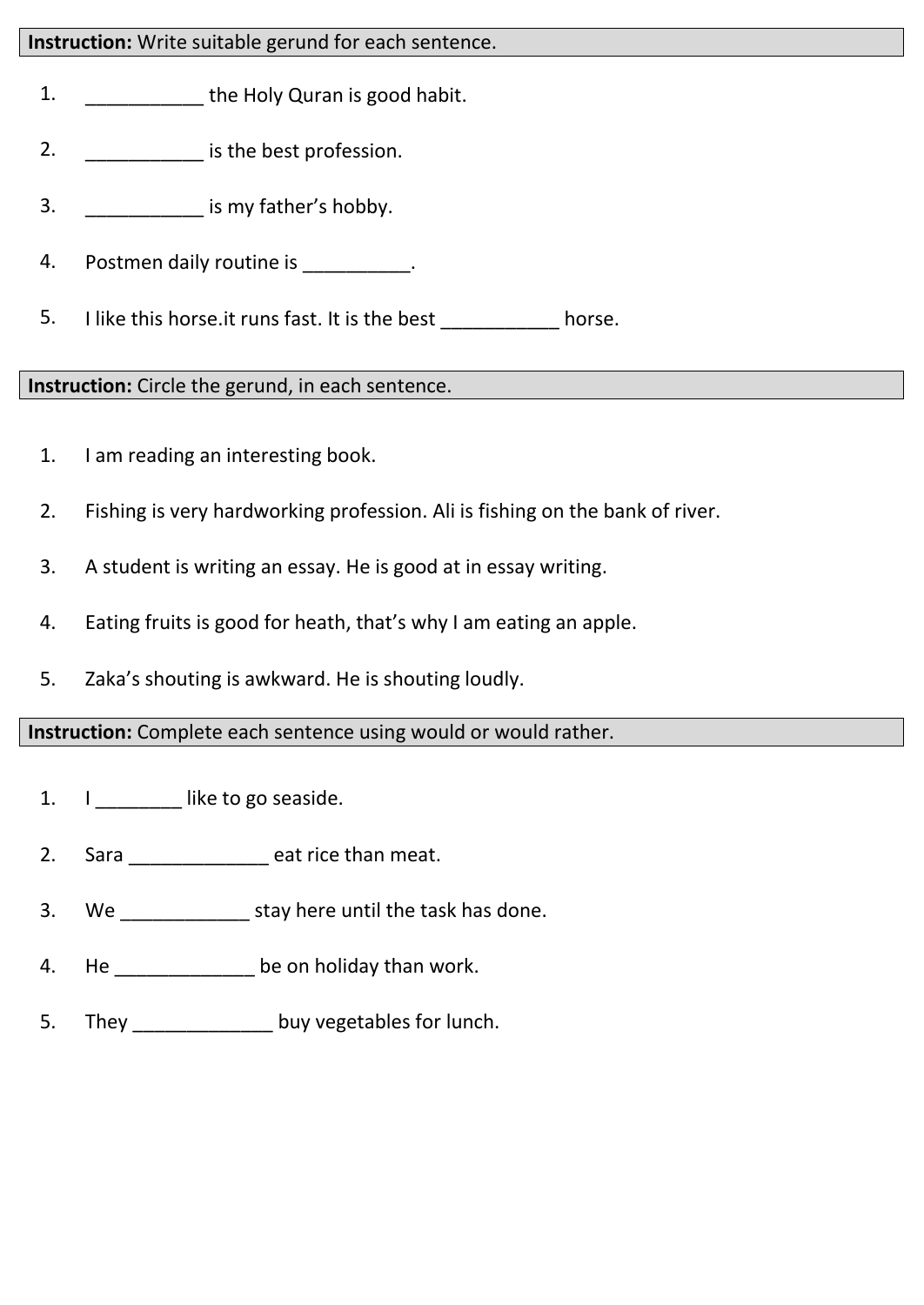| <b>Instruction:</b> Describe this picture in five sentences with the help of words given in the boxes. |              |                |       |        |  |  |  |  |
|--------------------------------------------------------------------------------------------------------|--------------|----------------|-------|--------|--|--|--|--|
| Farmer                                                                                                 | <b>Bulls</b> | <b>Farming</b> | Huts  | Field  |  |  |  |  |
| <b>Trees</b>                                                                                           | Hit          |                | grass | plough |  |  |  |  |
| 40.040                                                                                                 |              |                |       |        |  |  |  |  |

#### **This is a field.**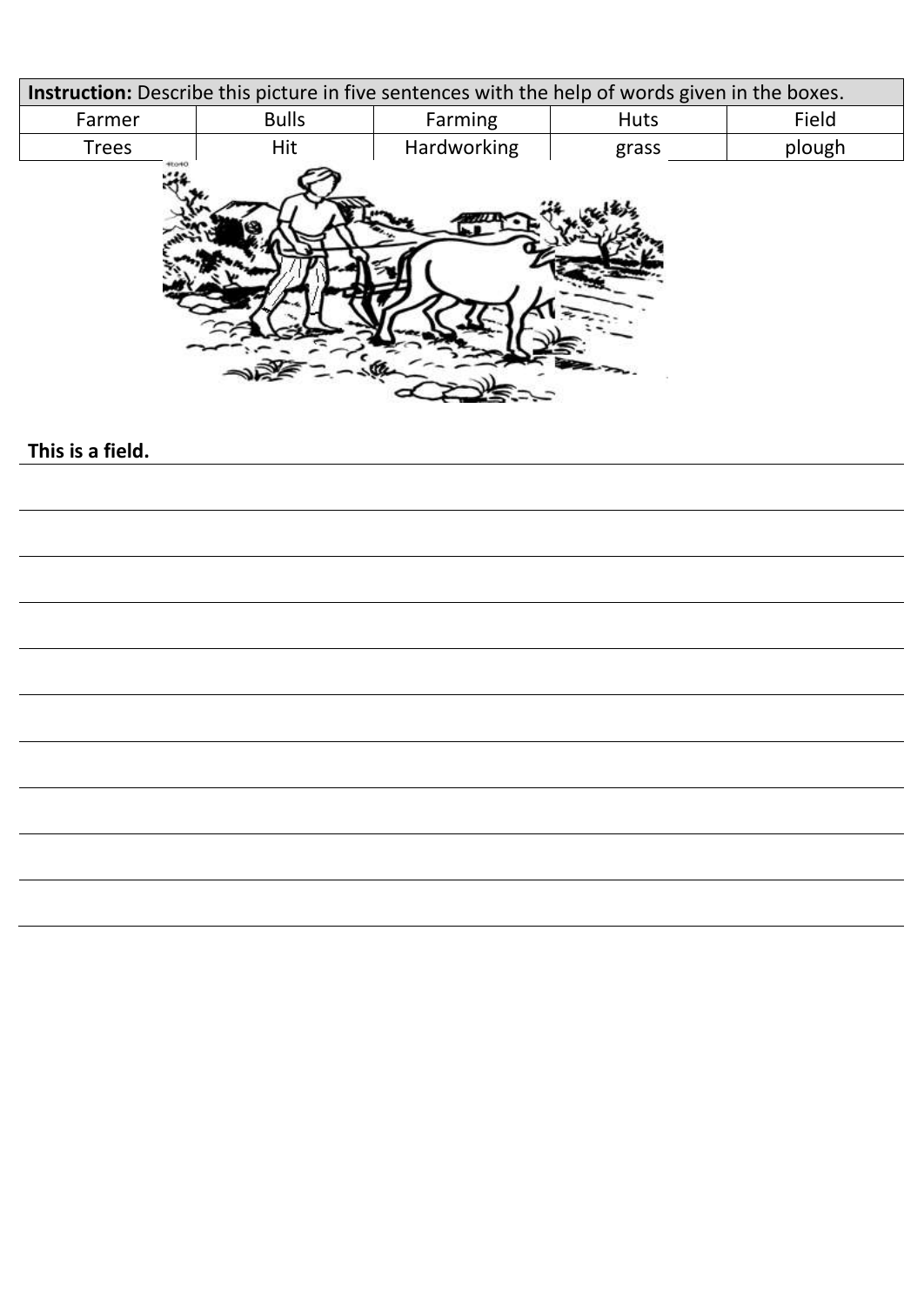### **Mathematics**

**Question 01:** Write the numbers in words according to their commas.

| 299,792,000 |  |
|-------------|--|
|             |  |
| 7,96,095    |  |

### **Question 02:** Complete the multiplication.

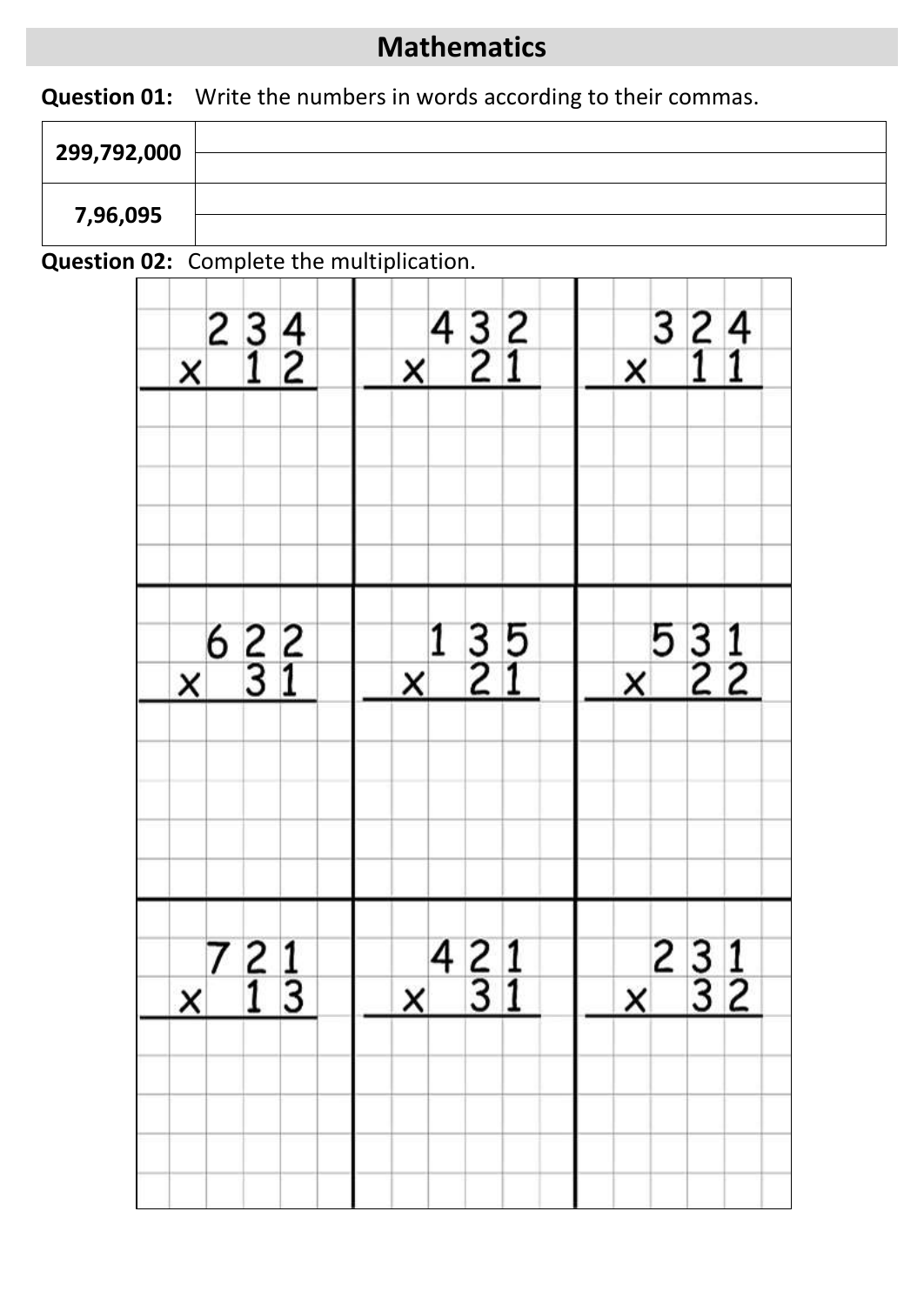#### **Question 03:** Solve the division problem and match the answer with letters to make a word.

## Division Riddle

|              |                                   | Key |              |    |              |              |                                     |              |               |               |               |               |  |  |
|--------------|-----------------------------------|-----|--------------|----|--------------|--------------|-------------------------------------|--------------|---------------|---------------|---------------|---------------|--|--|
| $\mathsf{S}$ | B                                 |     | $\mathbf U$  | T  | $\mathsf{C}$ |              | What do you like to have breakfast? |              |               |               |               |               |  |  |
| 60           | 17                                | 39  | 56           | 59 | 79           |              | A cup of tea with                   |              |               |               |               |               |  |  |
|              |                                   |     |              |    |              |              |                                     |              |               |               |               |               |  |  |
|              | $901 \div 53$                     |     | $117 \div 3$ |    |              | $240 \div 4$ |                                     | $553 \div 7$ | $616 \div 11$ | $507 \div 13$ | $826 \div 14$ | $900 \div 15$ |  |  |
|              | 17                                |     |              |    |              |              |                                     |              |               |               |               |               |  |  |
|              | 53 901                            |     |              |    |              |              |                                     |              |               |               |               |               |  |  |
|              | $rac{53}{371}$<br>$rac{371}{371}$ |     |              |    |              |              |                                     |              |               |               |               |               |  |  |
|              |                                   |     |              |    |              |              |                                     |              |               |               |               |               |  |  |
|              |                                   |     |              |    |              |              |                                     |              |               |               |               |               |  |  |
|              | $\Omega$                          |     |              |    |              |              |                                     |              |               |               |               |               |  |  |
|              |                                   |     |              |    |              |              |                                     |              |               |               |               |               |  |  |
|              |                                   |     |              |    |              |              |                                     |              |               |               |               |               |  |  |
|              |                                   |     |              |    |              |              |                                     |              |               |               |               |               |  |  |
|              |                                   |     |              |    |              |              |                                     |              |               |               |               |               |  |  |
|              |                                   |     |              |    |              |              |                                     |              |               |               |               |               |  |  |
|              |                                   |     |              |    |              |              |                                     |              |               |               |               |               |  |  |
|              |                                   |     |              |    |              |              |                                     |              |               |               |               |               |  |  |
|              |                                   |     |              |    |              |              |                                     |              |               |               |               |               |  |  |
|              |                                   |     |              |    |              |              |                                     |              |               |               |               |               |  |  |
|              |                                   |     |              |    |              |              |                                     |              |               |               |               |               |  |  |
|              | 17                                |     |              |    |              |              |                                     |              |               |               |               |               |  |  |
|              | $\sf B$                           |     |              |    |              |              |                                     |              |               |               |               |               |  |  |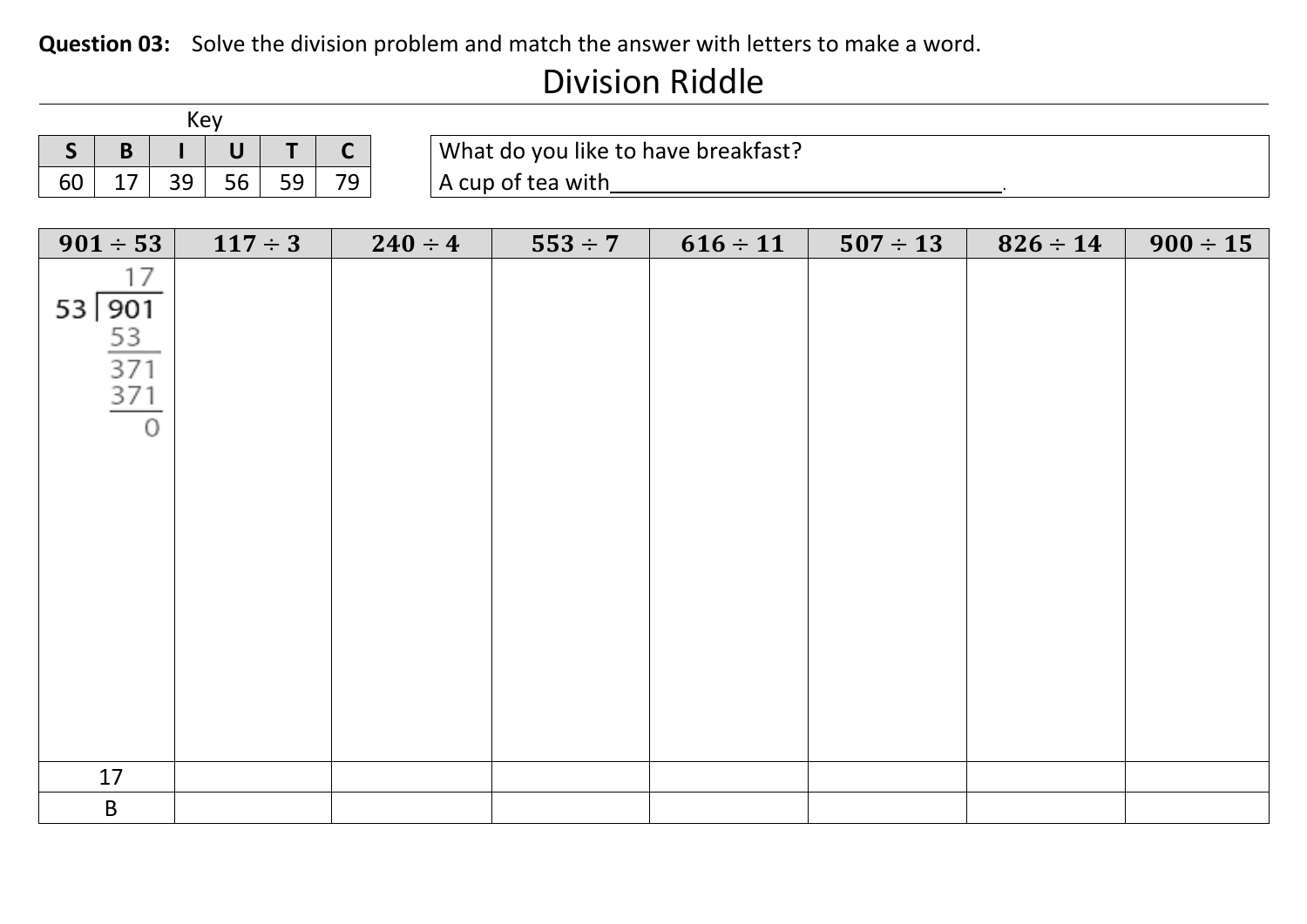# **Science**

**Instruction:** Label the diagram below.

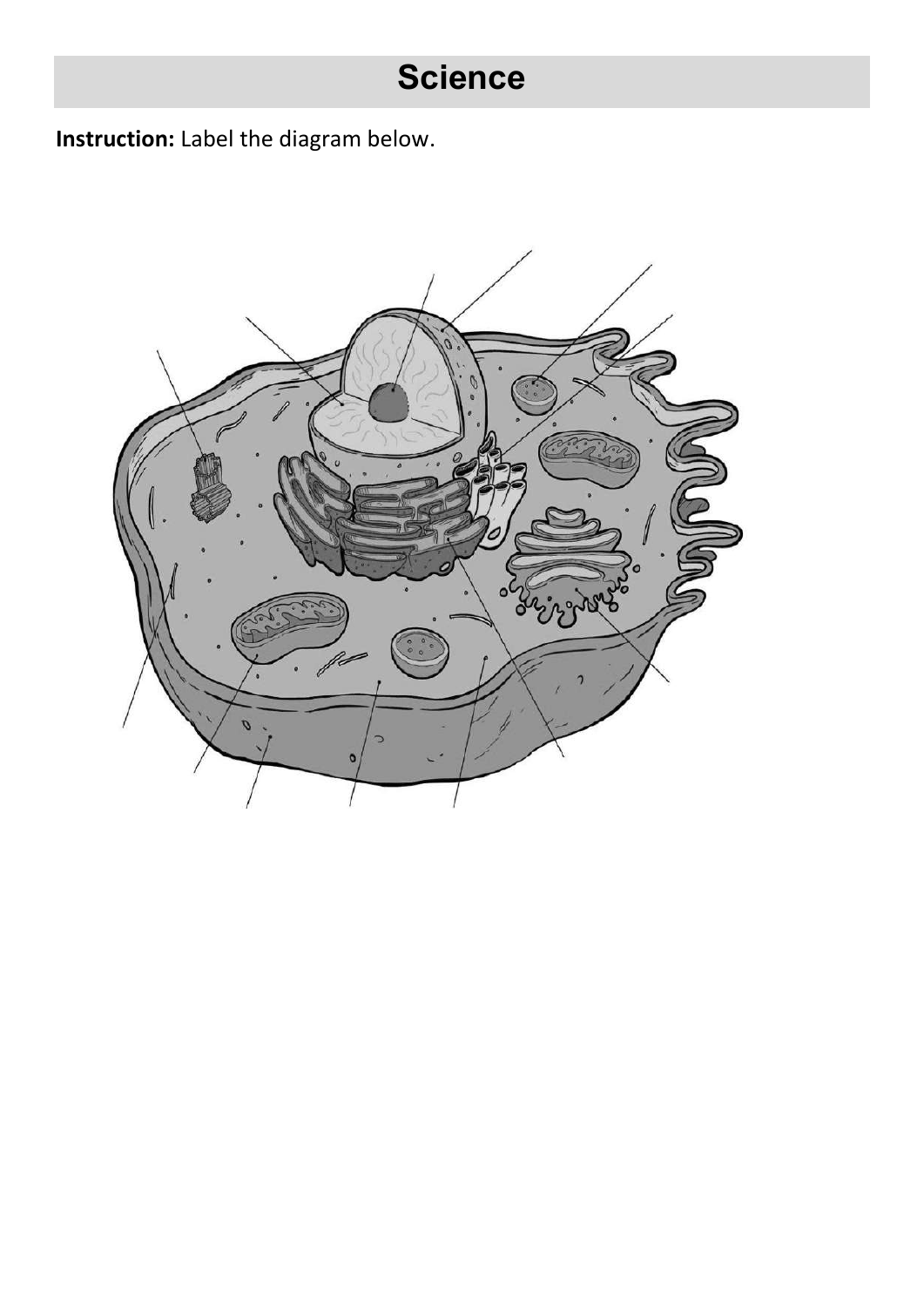

**Instruction:** Label the parts of the brain**.**

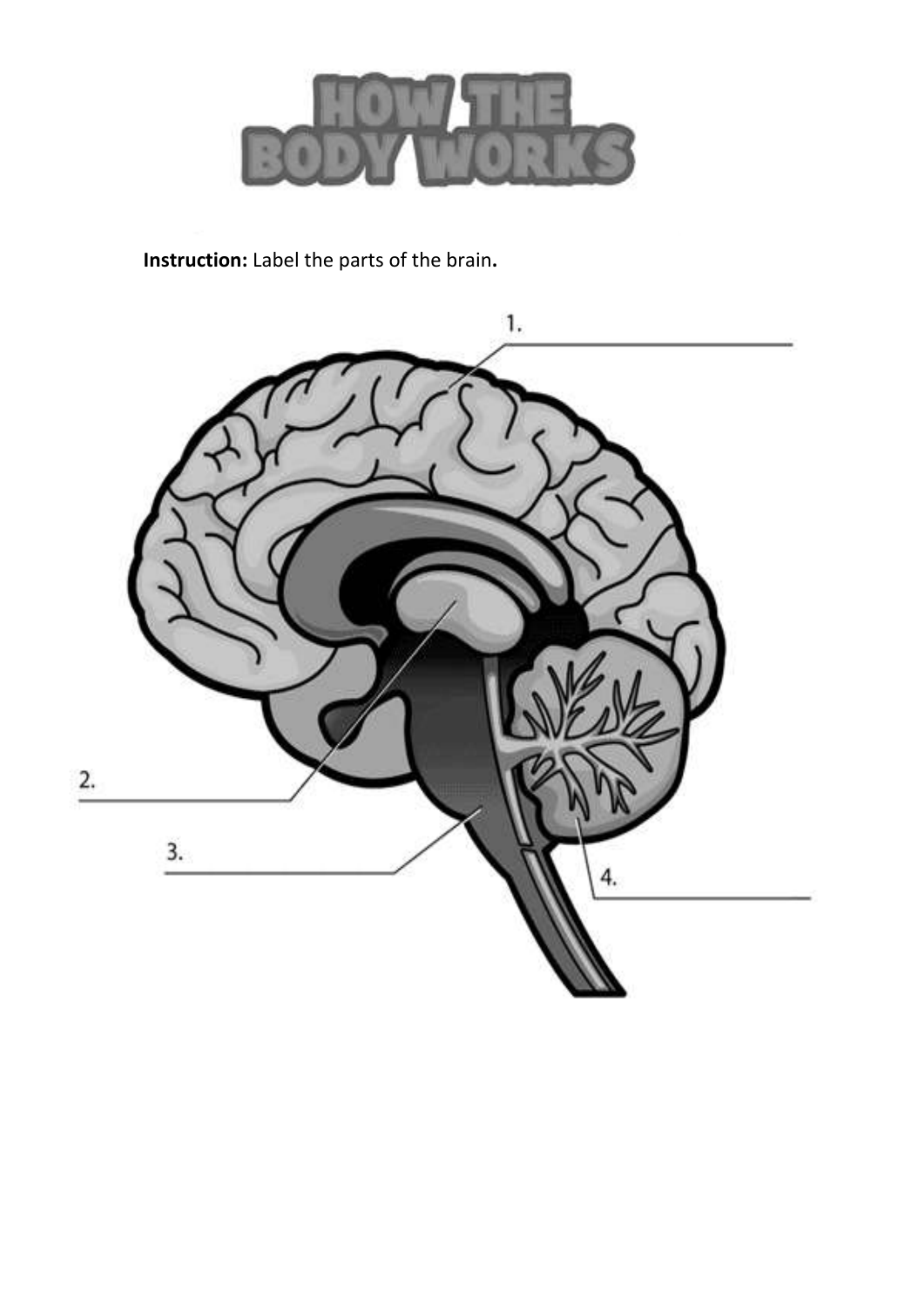# **PROJECT**

**Instruction:** Your task is to make a model of respiratory system to your class.

- **P** Your model should be made on Cardboard.
- **•** Your model should be like as shown in figure.

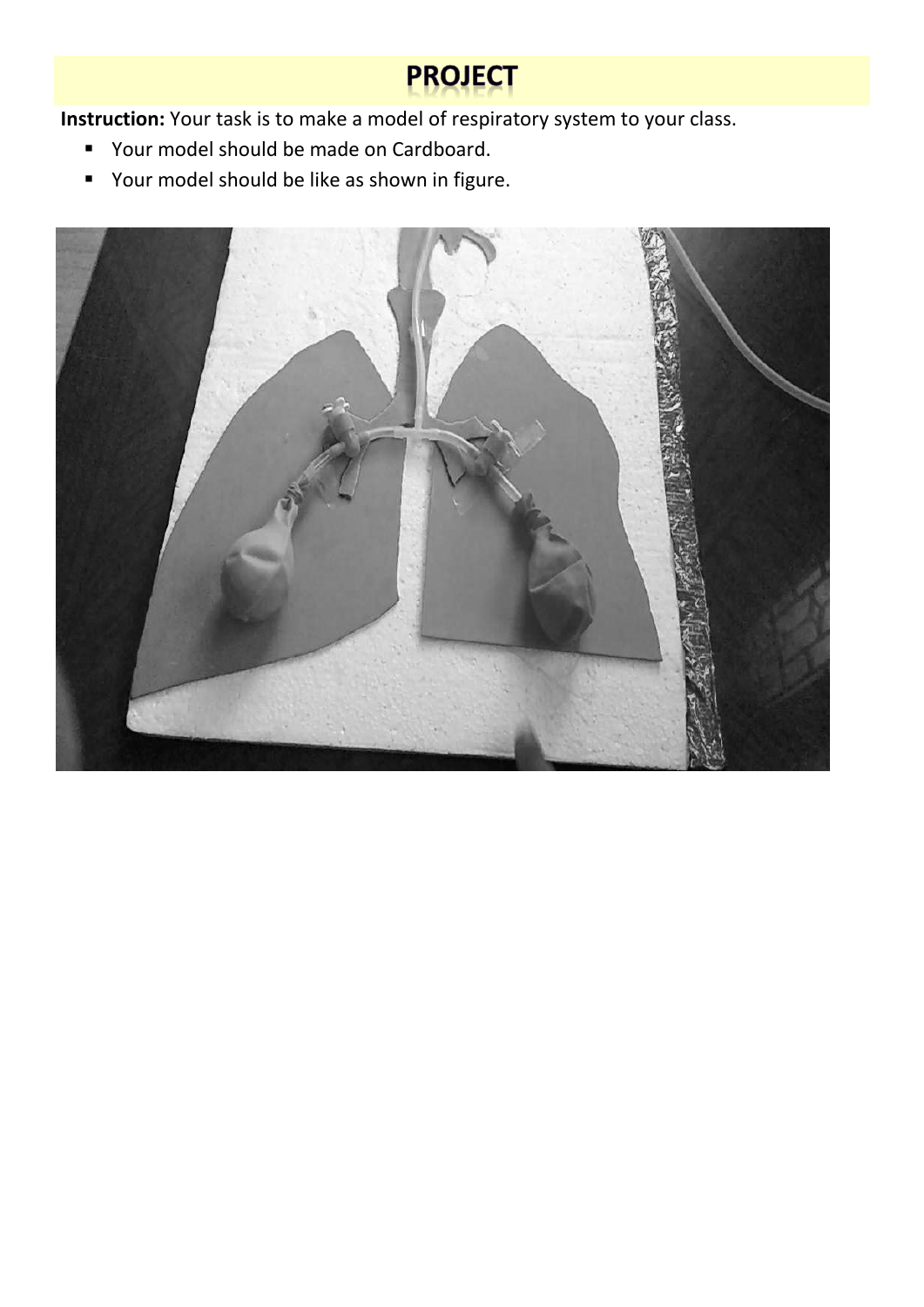## **Computer**

| <b>Instructions:</b> Write 'T' for True and 'F' for false.                                                                                                                                                                                                                                                                                                                                                      |  |
|-----------------------------------------------------------------------------------------------------------------------------------------------------------------------------------------------------------------------------------------------------------------------------------------------------------------------------------------------------------------------------------------------------------------|--|
| 1. Difference Engine was developed by Charles Babbage.                                                                                                                                                                                                                                                                                                                                                          |  |
| 2. ENIAC, first type of electronic computer, weighed 40 tons.                                                                                                                                                                                                                                                                                                                                                   |  |
| 3. Integrated circuits were imbedded in fourth generation of computers.                                                                                                                                                                                                                                                                                                                                         |  |
| 4. An ATM machine uses microprocessor.                                                                                                                                                                                                                                                                                                                                                                          |  |
| 5. Laptops are portable PCs.                                                                                                                                                                                                                                                                                                                                                                                    |  |
| 6. The transistor invented in 1948.                                                                                                                                                                                                                                                                                                                                                                             |  |
| <b>Instructions:</b> Write full forms of these Abbreviations.                                                                                                                                                                                                                                                                                                                                                   |  |
|                                                                                                                                                                                                                                                                                                                                                                                                                 |  |
|                                                                                                                                                                                                                                                                                                                                                                                                                 |  |
|                                                                                                                                                                                                                                                                                                                                                                                                                 |  |
| $IC$ $\qquad \qquad$                                                                                                                                                                                                                                                                                                                                                                                            |  |
|                                                                                                                                                                                                                                                                                                                                                                                                                 |  |
|                                                                                                                                                                                                                                                                                                                                                                                                                 |  |
|                                                                                                                                                                                                                                                                                                                                                                                                                 |  |
| $CPU \begin{tabular}{@{}c@{}} \hline \rule[1em]{1em}{1em} & \rule[1em]{1em}{1em} & \rule[1em]{1em}{1em} & \rule[1em]{1em}{1em} & \rule[1em]{1em}{1em} & \rule[1em]{1em}{1em} & \rule[1em]{1em}{1em} & \rule[1em]{1em}{1em} & \rule[1em]{1em}{1em} & \rule[1em]{1em}{1em} & \rule[1em]{1em}{1em} & \rule[1em]{1em}{1em} & \rule[1em]{1em}{1em} & \rule[1em]{1em}{1em} & \rule[1em]{1em}{1em} & \rule[1em]{1em}{$ |  |
| GUI <u>__________________________</u>                                                                                                                                                                                                                                                                                                                                                                           |  |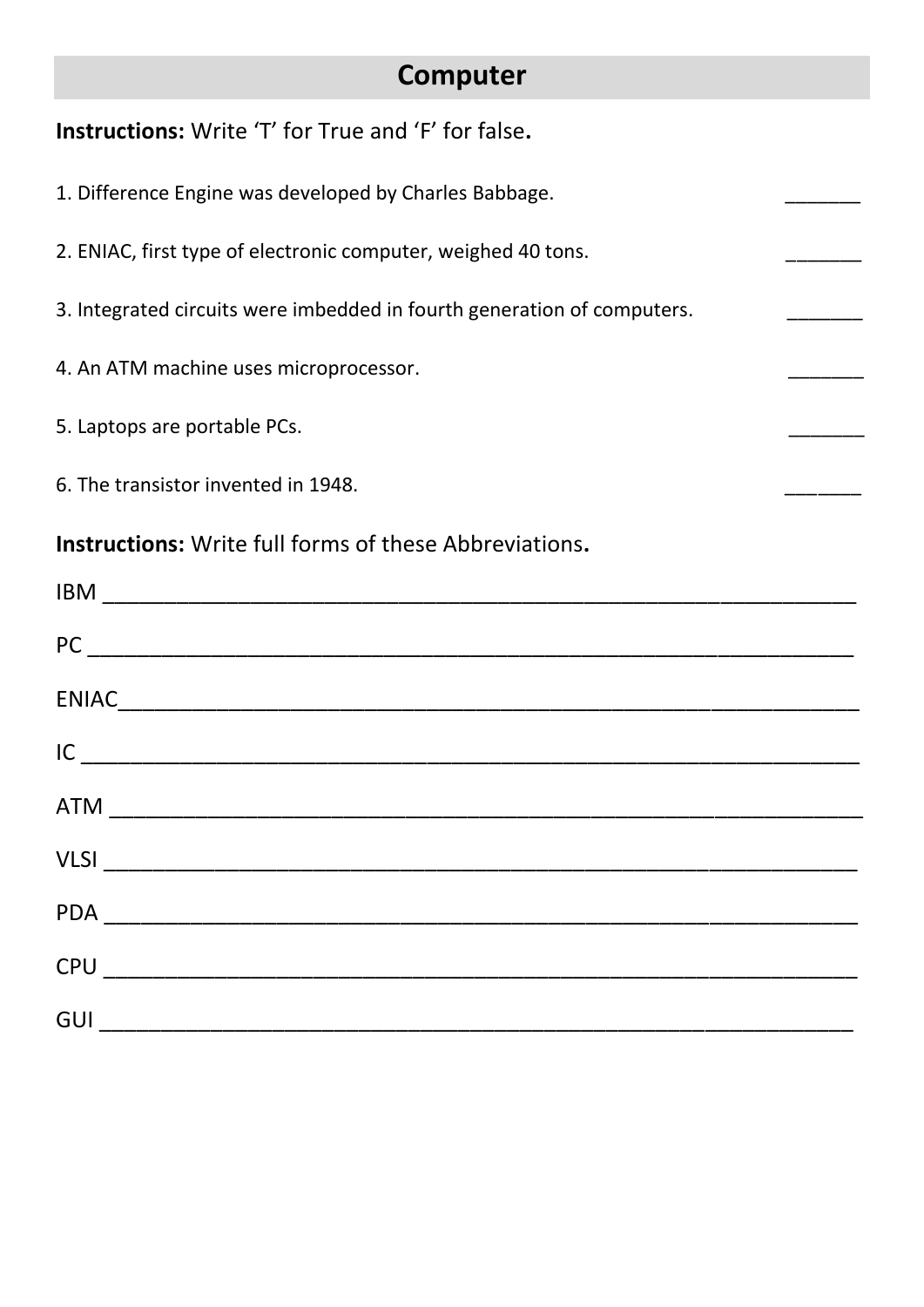**Instructions**: Give brief answers for the following questions**.**

**1.** List three common household devices, other than computers, which contain microprocessors.

\_\_\_\_\_\_\_\_\_\_\_\_\_\_\_\_\_\_\_\_\_\_\_\_\_\_\_\_\_\_\_\_\_\_\_\_\_\_\_\_\_\_\_\_\_\_\_\_\_\_\_\_\_\_\_\_\_\_\_\_\_\_\_\_\_\_\_\_\_\_\_\_

\_\_\_\_\_\_\_\_\_\_\_\_\_\_\_\_\_\_\_\_\_\_\_\_\_\_\_\_\_\_\_\_\_\_\_\_\_\_\_\_\_\_\_\_\_\_\_\_\_\_\_\_\_\_\_\_\_\_\_\_\_\_\_\_\_\_\_\_\_\_\_\_

\_\_\_\_\_\_\_\_\_\_\_\_\_\_\_\_\_\_\_\_\_\_\_\_\_\_\_\_\_\_\_\_\_\_\_\_\_\_\_\_\_\_\_\_\_\_\_\_\_\_\_\_\_\_\_\_\_\_\_\_\_\_\_\_\_\_\_\_\_\_\_\_

**\_\_\_\_\_\_\_\_\_\_\_\_\_\_\_\_\_\_\_\_\_\_\_\_\_\_\_\_\_\_\_\_\_\_\_\_\_\_\_\_\_\_\_\_\_\_\_\_\_\_\_\_\_\_\_\_\_\_\_\_\_\_\_\_\_\_\_\_\_\_\_\_**

\_\_\_\_\_\_\_\_\_\_\_\_\_\_\_\_\_\_\_\_\_\_\_\_\_\_\_\_\_\_\_\_\_\_\_\_\_\_\_\_\_\_\_\_\_\_\_\_\_\_\_\_\_\_\_\_\_\_\_\_\_\_\_\_\_\_\_\_\_\_\_\_

**\_\_\_\_\_\_\_\_\_\_\_\_\_\_\_\_\_\_\_\_\_\_\_\_\_\_\_\_\_\_\_\_\_\_\_\_\_\_\_\_\_\_\_\_\_\_\_\_\_\_\_\_\_\_\_\_\_\_\_\_\_\_\_\_\_\_\_\_\_\_\_\_**

- **2.** What did first generation computers use for circuitry?
- **3.** Summarize the current uses of computers.
- **4.** Who is the father of computer?
- **5.** Operating system is used in which generation of computer for the first time?
- **6.** What is another name of Personal Computer?

**Instructions:** Identify the words with the help of given hints and then find them in this puzzle box, and circle them. First one is done for you.

1. It is a primitive computer developed in 2200 BC. ABACUS

2 It was the salient feature of the first generation of computer.

3. It was the salient feature of the second generation of computers \_\_\_\_\_\_\_\_\_\_\_\_\_

5. This was a mechanical calculator developed in 1642.

| $\mathbf{A}$ | $\, {\bf B} \,$           | $\mathsf{A}$              | $\mathsf{C}$              | $\boldsymbol{\mathsf{U}}$ | S                                                                                     | $\mathbf N$  | $\boldsymbol{\mathsf{P}}$ | $\pmb{\pmb{\cup}}$ | T                         |
|--------------|---------------------------|---------------------------|---------------------------|---------------------------|---------------------------------------------------------------------------------------|--------------|---------------------------|--------------------|---------------------------|
| $\mathsf{P}$ | $\mathbf R$               | $\mathbf O$               | $\mathbf C$               | ${\sf E}$                 | $\mathsf S$                                                                           | $\mathsf S$  | $\mathbf{I}$              | $\mathbf N$        | G                         |
| $\mathbf v$  | $\boldsymbol{\mathsf{A}}$ | $\mathbf C$               | $\boldsymbol{\mathsf{U}}$ | $\pmb{\pmb{\pmb{\cup}}}$  | $\mathsf{M}% _{T}=\mathsf{M}_{T}\!\left( a,b\right) ,\ \mathsf{M}_{T}=\mathsf{M}_{T}$ | T            | $\pmb{\pmb{\cup}}$        | $\, {\bf B}$       | E                         |
| $\mathsf{L}$ | $\boldsymbol{\mathsf{W}}$ | $\, {\bf B}$              | $\boldsymbol{\mathsf{U}}$ | D                         | $\mathsf P$                                                                           | $\mathsf{L}$ | M                         | $\mathbf N$        | $\boldsymbol{\mathsf{U}}$ |
| M            | A                         | $\mathsf{S}$              | $\mathbf{A}$              | $\mathbf V$               | $\mathbf O$                                                                           | $\mathsf{A}$ | D                         | W                  | Q                         |
| $\mathbf{I}$ | $\mathbf N$               | $\boldsymbol{\mathsf{P}}$ | $\pmb{\pmb{\pmb{\cup}}}$  | T                         | $\mathbf{z}$                                                                          | M            | $\mathsf{z}$              | $\pmb{\mathsf{V}}$ | $\mathbf O$               |
| $\mathsf P$  | $\mathbf{A}$              | $\mathsf S$               | $\mathsf C$               | $\mathbf{A}$              | L                                                                                     | $\mathbf{I}$ | $\boldsymbol{\mathsf{N}}$ | $\mathsf E$        | H                         |
| $\mathsf T$  | $\mathbf R$               | $\mathsf{A}$              | $\boldsymbol{\mathsf{N}}$ | $\mathsf{S}$              | $\mathbf{I}$                                                                          | $\mathsf S$  | $\mathbf T$               | $\mathbf 0$        | $\mathsf{R}$              |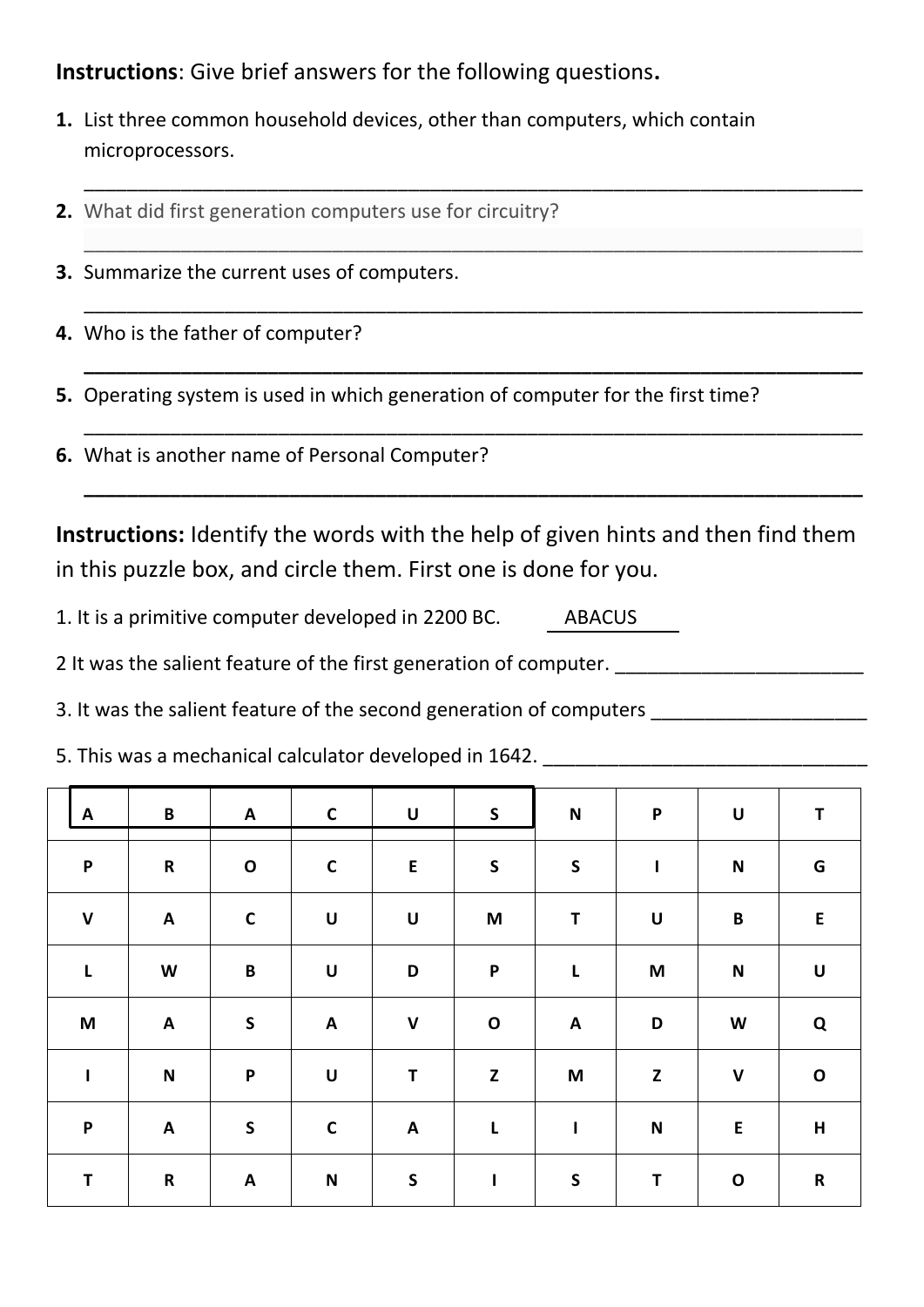## **Social Studies**

Q. 1 List down the food items those are lying in your refrigerator.

Q. 2 How can we prevent food properly?

Q. 3 Define the term Famine.

Q. 4 How can we stop the wastage of food?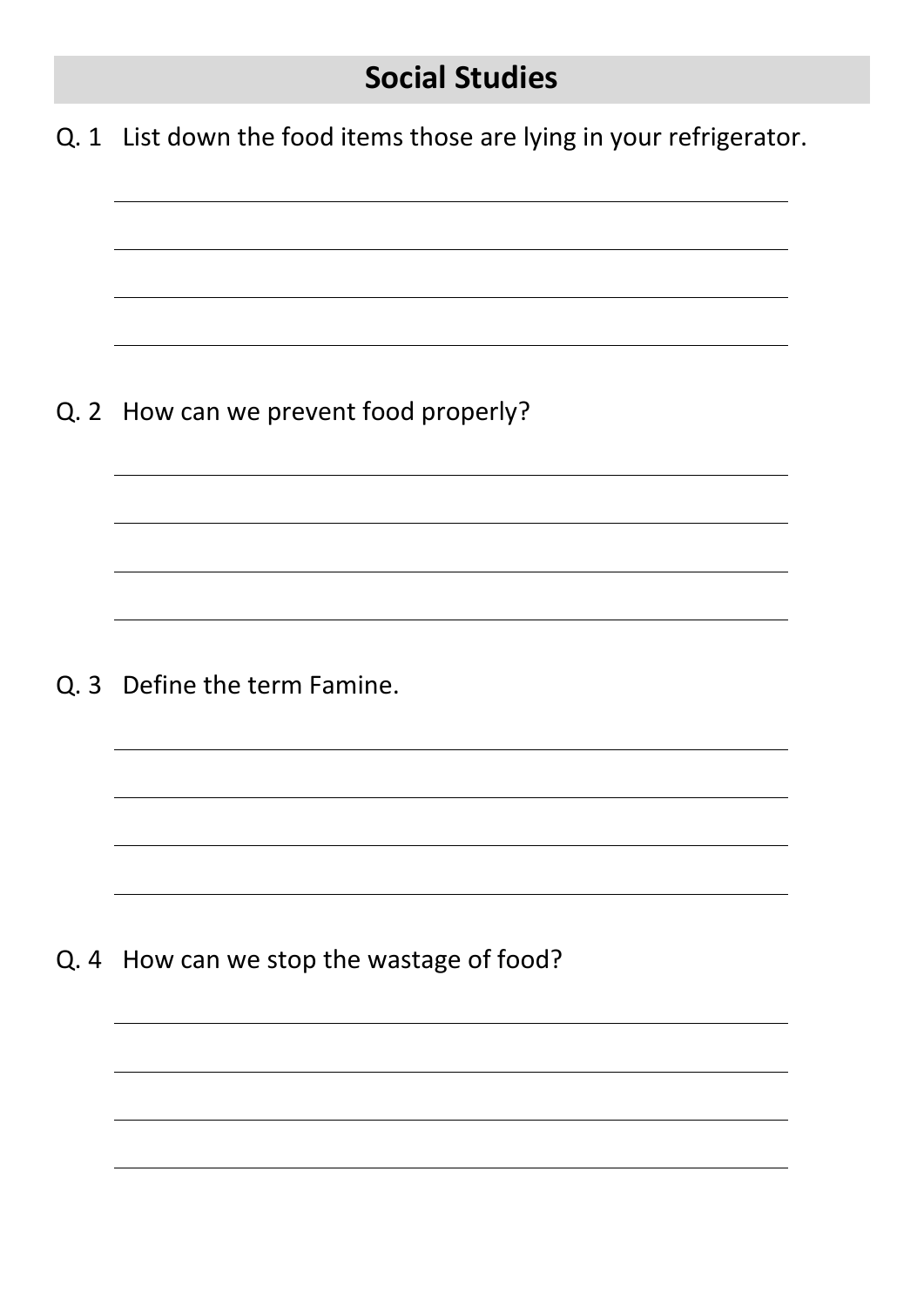Q. 5 What can we do to prevent food shortage? Write any Five ways.

### Q.6 Look at these food items and decide which method of preservation you will use to store them.

| mangoes | oranges     |  | peas   |  | pulses |  |
|---------|-------------|--|--------|--|--------|--|
|         | cooked rice |  | squash |  | Fishes |  |
|         |             |  |        |  |        |  |
|         |             |  |        |  |        |  |
|         |             |  |        |  |        |  |
|         |             |  |        |  |        |  |
|         |             |  |        |  |        |  |
|         |             |  |        |  |        |  |
|         |             |  |        |  |        |  |
|         |             |  |        |  |        |  |
|         |             |  |        |  |        |  |

Q. 7 Write down the differences between **Rabi crops** and **Kharif crops**

| Rabi crops | <b>Kharif crops</b> |
|------------|---------------------|
|            |                     |
|            |                     |
|            |                     |

Q. 8 Make a list of different crops in hard sheet and paste the real sample of it and get yourself prepared for presentation.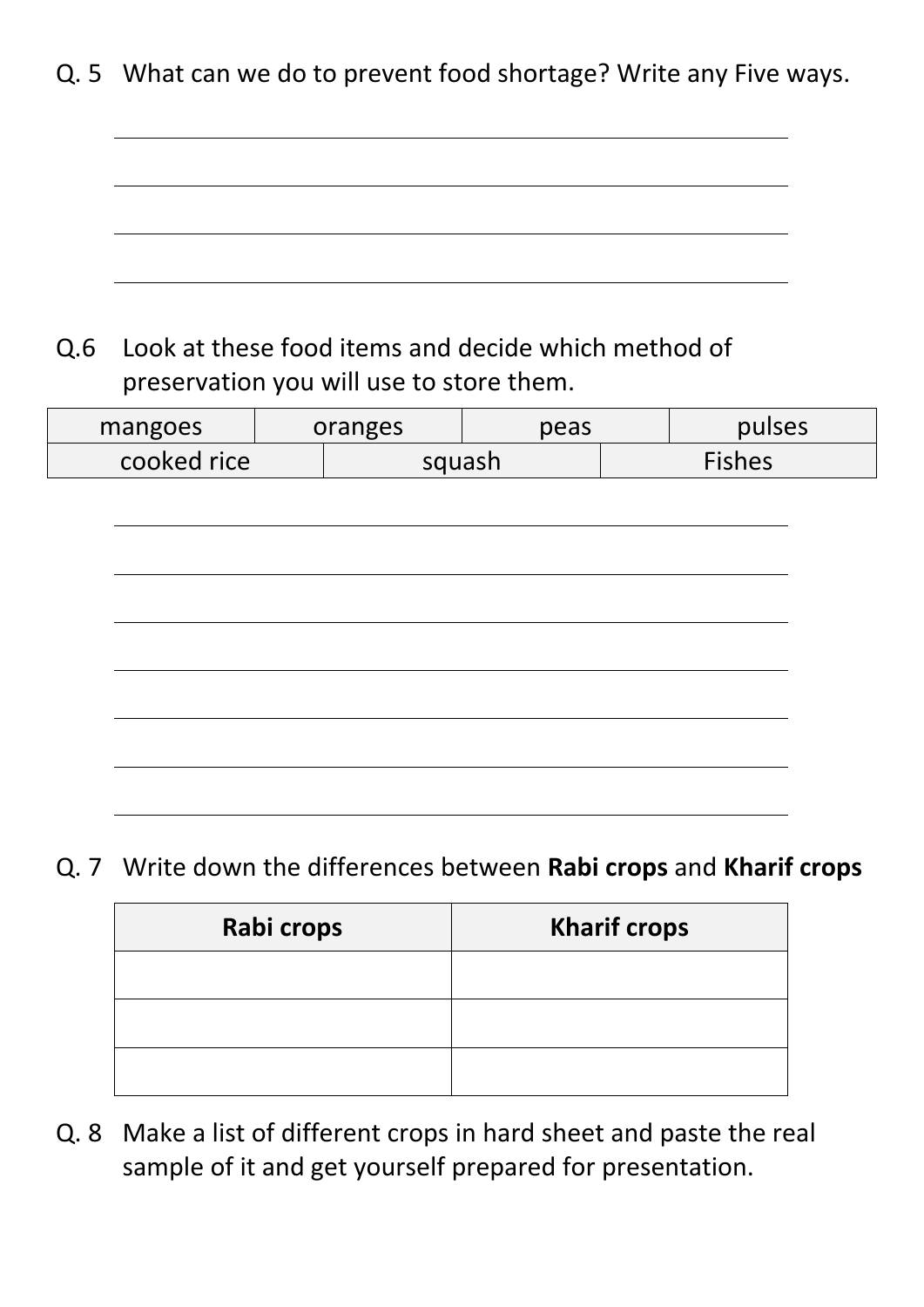Q. 9 Paste the real parts of plant in front of their name.

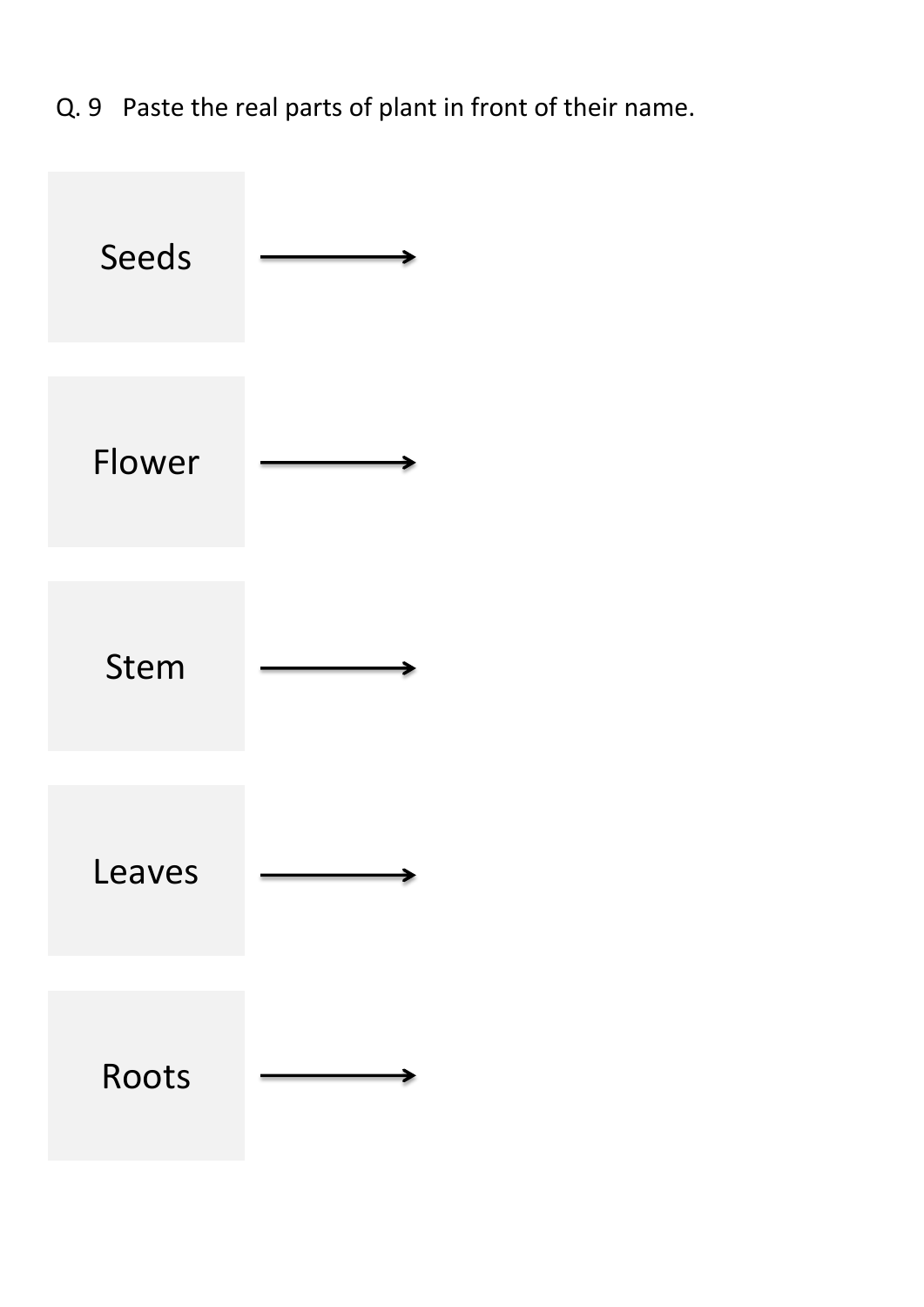سوال نمبر ٢: دی گئی عبارت پڑھیے اور سوالات کے جوابات تحریر کیجیے۔

کارخانوں ، فیکٹریوں ، گاڑیوں کا دھواں اور گر د وغبار ہوا کو آلودہ کرتے ہیں۔ درخت اہل<sup>ی</sup> تعالی کی ایک بہت بڑی نعمت ہیں۔ ہیے ہوا کو صاف رکھتے اور ماحول کوخوشگوار بناتے ہیں۔ گر ہم در ختوں کوکاٹ کر جلاتے اور چیزیں بناتے ہیں۔ اس سے ایک تو درجہ حرارت میں اضافہ ہو تاہے اور گر می زیادہ ہو جاتی ہے اور دوسر اہوا میں آلود گی بڑھتی ہے۔ جس سے ہمیں سانس لینے میں دشواری ہوتی ے اور ہم طرح طرح کی بیار یوں کا شکار ہو جاتے ہیں۔ہمیں اپنے ماحول کو خوبصورت اور خوشگوار بنانے لیے بہت سارے یودے لگانے ہوگئے اور ان کی حفاظت کرنی ہوگی تاکہ وہ آگے چل کے در خت بن سکیں۔ سوال نمبر 1: یہ وامیں کونسی چزیں شامل ہو کر ہوا کو آلو دہ کرتی ہیں؟ وجاب: سوال نمبر2: درخت ہمارے کس کام آتے ہیں؟ وجاب: سوال نمبر3: ہم بہار کیوں ہوجاتے ہیں؟ وجاب: سوال نمبر 4: ہم ماحول کوخو بصورت اور خوشگوار بنانے کے لیے کیا کر سکتے ہیں؟ وجاب:

*میہفت* 

نوٹ: کاپی اور کتاب میں کر ایا گیاتمام کام یاد کرکے آئے۔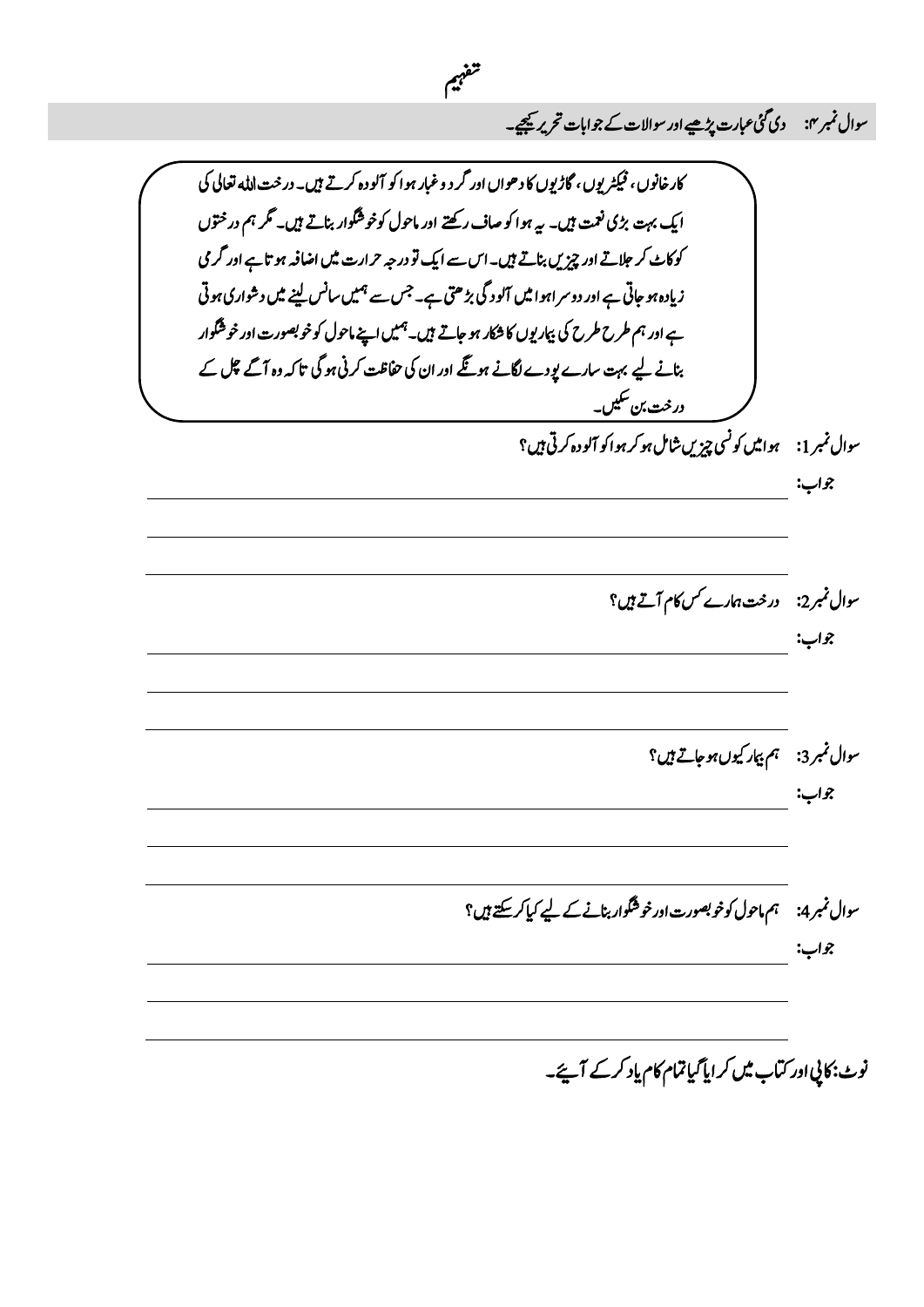

*اافلظ اسزی* 

### وسال ربمن :۱ درج ذلی اافلظ ےکینعم رحتری ےیجیک۔

| موء | الفاظ  | موء | الفاظ |
|-----|--------|-----|-------|
|     | آخرىدم |     |       |
|     | دہران  |     | عنايت |
|     |        |     | ۔ کھا |

### سوال نمبر ٢: درج ذیل الفاظ کواپنے جملوں میں استعال کیجیے۔

| 丛 | الفاظ         |
|---|---------------|
|   | عنايت         |
|   | ناراض         |
|   | انتقال        |
|   | $\mathscr{C}$ |
|   | حاكت          |
|   | حقيقت         |
|   |               |

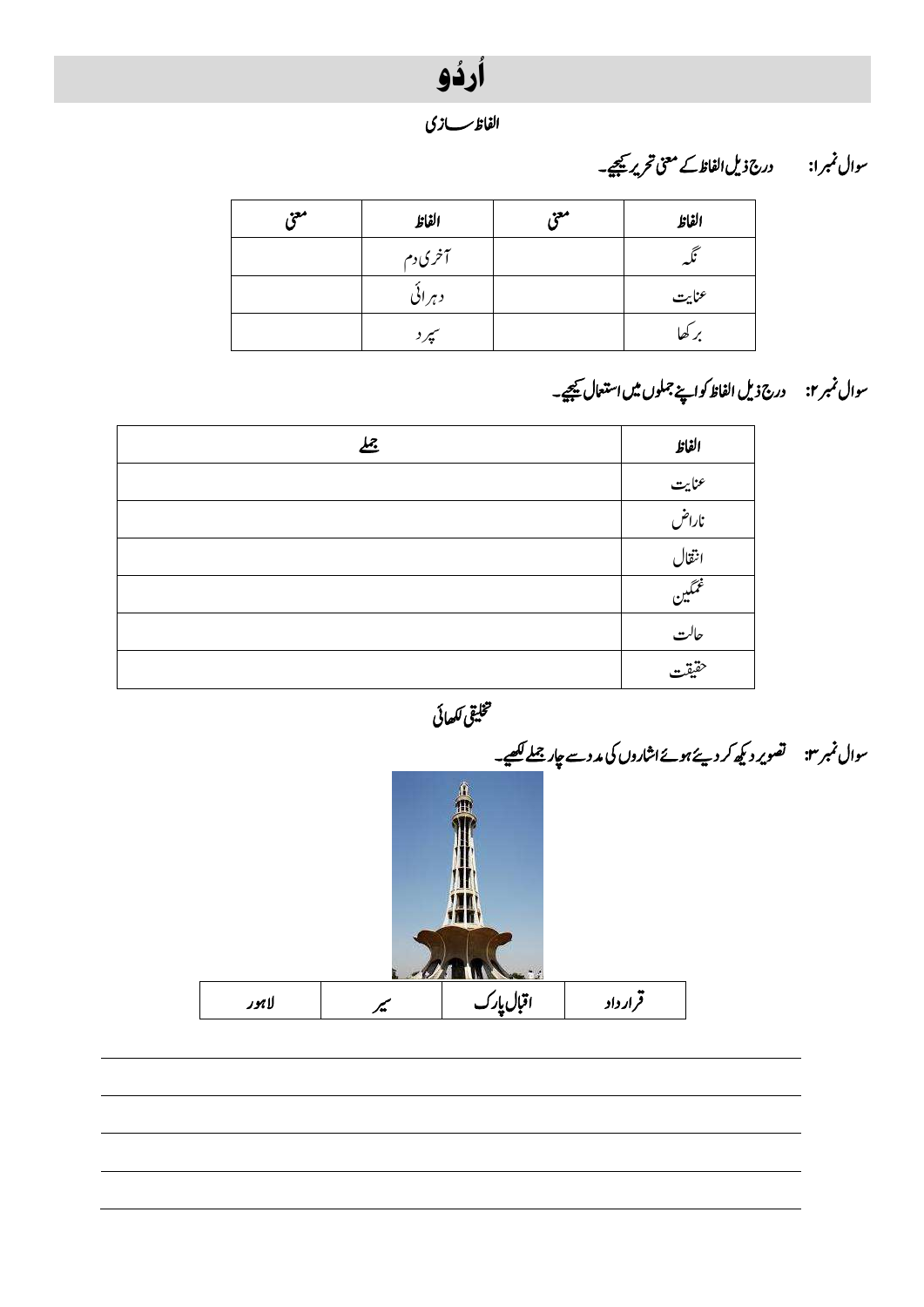● آپ نے ر مضان میں کیسے عبادت کی؟ ر مضان المبارک میں کی گئی اپنی عبادات کی تفصیلات بیان <u>کیجی</u>ے۔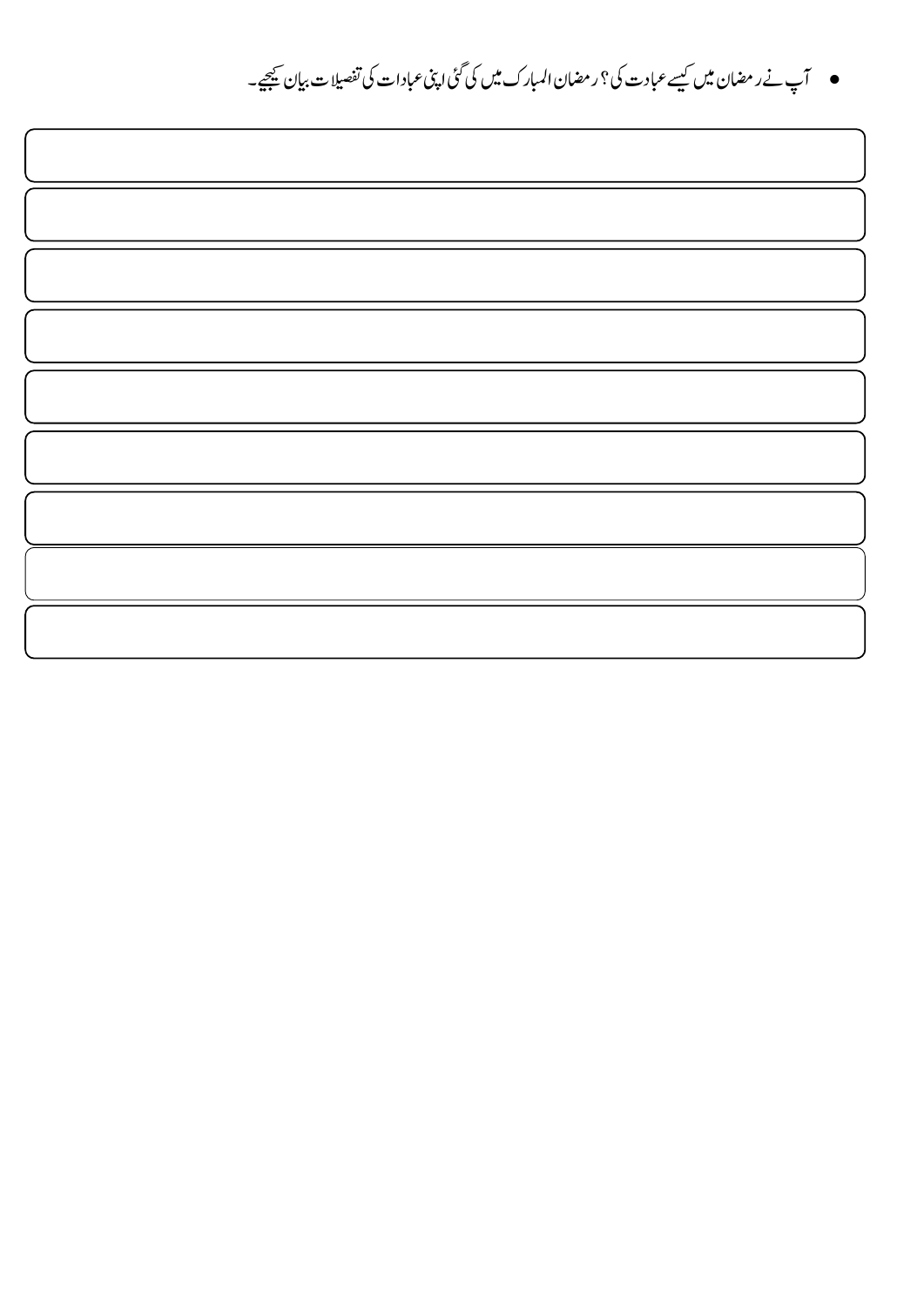اسلامیات وساالت ےک وجاابت ےیھکل۔ ۱۔ زنول رقٓان اک ہنیہم وکن اس ےہ؟ ۔<br>' ۲۔ مسلمانوں پر روزے کب فرض ہوئ<sup>؟</sup> ۳۔ وصم ےک ایک ینعم ںیہ؟ ۔<br>' ۱۳۔ تراویح کی کتنی رکعات ہیں؟ ۵۔ روزہ کے پانچ ضر وری احکام <del>لک</del>ھیے۔ 1۔ 2۔ 3۔ 4۔ 5۔ ۲۔روزہ کی فرضیت سے متعلق قر آنی آیت کاتر جمہ <u>لکھ</u>یے-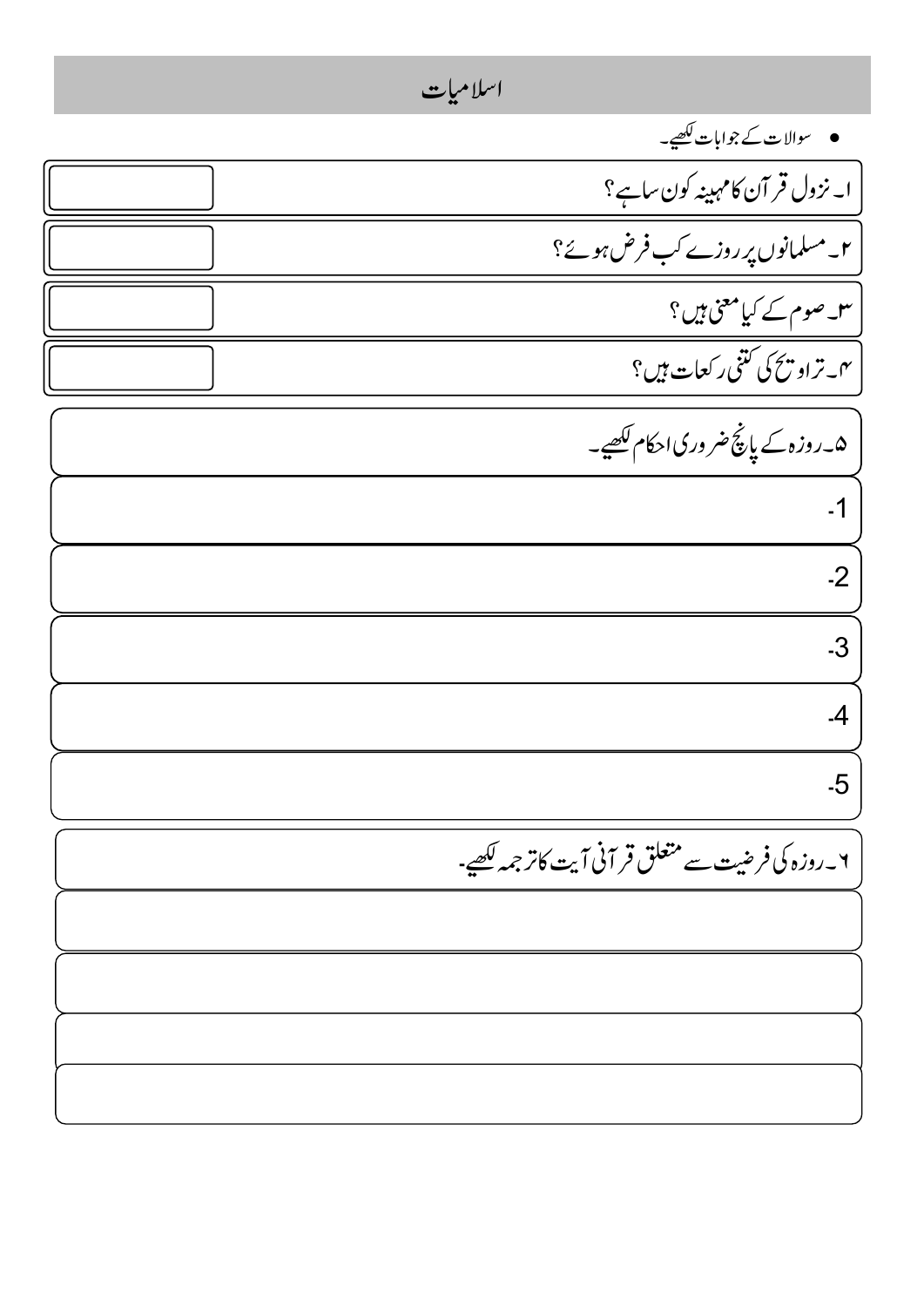دمین رتتیب وہم ورک رباےئ )امجتع ،مجنپ( امہ ِراضمن اابملرک۔9109  *دمین وھپل* رباےئ *رہیب وہم ورک ت* 

- رگویمں یک یٹھچ ںیم راضمن اابملرک ےک اب ربتک امہ ےئلیک دمین رتتیب اک وہم ورک امتم ہبلط وک دای اج راہ ےہ ۔
- وادلنی ےس زگارش ےہ ہک روزاہن ےک لمع اےنپ دمین ےّنم /دمین یّنم ےسرکواےنےک دعب یج اہں ےک اکمل ںیم) (اک اشنن اگلںیئ اور یسک دن لمع رہ اجےن یک وصرت ںیم )O)اک اشنن اگلںیئ یسک دن اک لمع رہ اجےن یک وصرت ںیم دورسے دن اس پر عمل کی صورت میں بھی ہدف یورامان لیاجائیگا۔
	- امہِراضمناابملرکےکلمکم وہےن ےک دعب وپرے امہ یک اکررکدیگ وادل/رسرپتس رحتری رکےن ےک دعب اےنپ دطختس رفامںیئ ۔
	- رحتریااوجدمینوھپلےھکلاجںیئےگاُنےکےیلاالسایمتیکاکیپےکٓارخیدساحفصتاامعتسلےئجیکوجہکرگویمںیکویٹھچںےکیمیلعتوہمورک ےک اسھت عمج رکواےئ اجںیئ ےگ ۔
		- ج<sup>و</sup> کلاس سطح پرابتدائی تین پوزیشن ہولڈرز کہ جن کے سب سے زیادہ تربیہ مدنی پھولوں پر عمل ہو ادروالد / سرپرست کے دستخط بھی پیش کتے کہ میں پیش کئے جائیں گے۔
			- ویہیم 01دونں ںیم ےس 91دن ، اور ہتفہ وار 4ںیم ےس 0وتفہں رپ لمع وہےن یک وصرت ںیم وہ لمع امن ایل اجاگیئ۔

| تمبر شار | مدنا کا '                                                                                                                                                              |  | درست جواب ہونے کی صورت میں (مسلم) کانشان لگائیں اور کسی دن عمل رہ جانے کی صورت میں (O) کانشان لگائیں |  |    |                                                      |   |  |                |                 |  |  |    |    |    |       |
|----------|------------------------------------------------------------------------------------------------------------------------------------------------------------------------|--|------------------------------------------------------------------------------------------------------|--|----|------------------------------------------------------|---|--|----------------|-----------------|--|--|----|----|----|-------|
|          |                                                                                                                                                                        |  |                                                                                                      |  |    |                                                      | 6 |  | 8 <sup>1</sup> | $11 \t 10 \t 9$ |  |  | 12 | 13 | 14 | ميزان |
|          | فرمان مصطفى حَملَى اللَّهُ تَعَانى عَلَيْهِ وَاٰنِهِ وَسَلَّـرَ: جس نے مجھ پرایک بار درود پاک پڑھا\ملّٰہ عَذَّوَجَلَّ اُس پَر دس حمتیں بھیجتاہے۔(ملم <sub>شریف</sub> ) |  |                                                                                                      |  |    |                                                      |   |  |                |                 |  |  |    |    |    |       |
|          | <br>  کیا آج آپ نے کم از کم313 بار درود پاک پڑھنے کی سعادت حاصل کی؟                                                                                                    |  |                                                                                                      |  |    | 20                                                   |   |  | 23             |                 |  |  |    |    |    |       |
|          |                                                                                                                                                                        |  |                                                                                                      |  |    |                                                      |   |  |                |                 |  |  |    |    |    |       |
|          |                                                                                                                                                                        |  |                                                                                                      |  |    |                                                      |   |  |                |                 |  |  |    |    |    | ميزان |
|          | جس نے ماں کے قد موں کو بوسہ دیا گویااس نے جنت کی چوکھٹ کو بوسہ دیا۔( دُر مِخْار )<br> <br>  کیا آج آپ نے اپنے والدین کی دست بوسی <b>یا قد</b> م بوسی کی؟               |  |                                                                                                      |  |    |                                                      |   |  |                |                 |  |  |    |    |    |       |
|          |                                                                                                                                                                        |  |                                                                                                      |  | 19 | 30   29   28   27   26   25   24   23   22   21   20 |   |  |                |                 |  |  |    |    |    |       |

*رہیب وہم ور ویہیم دمین ت ک*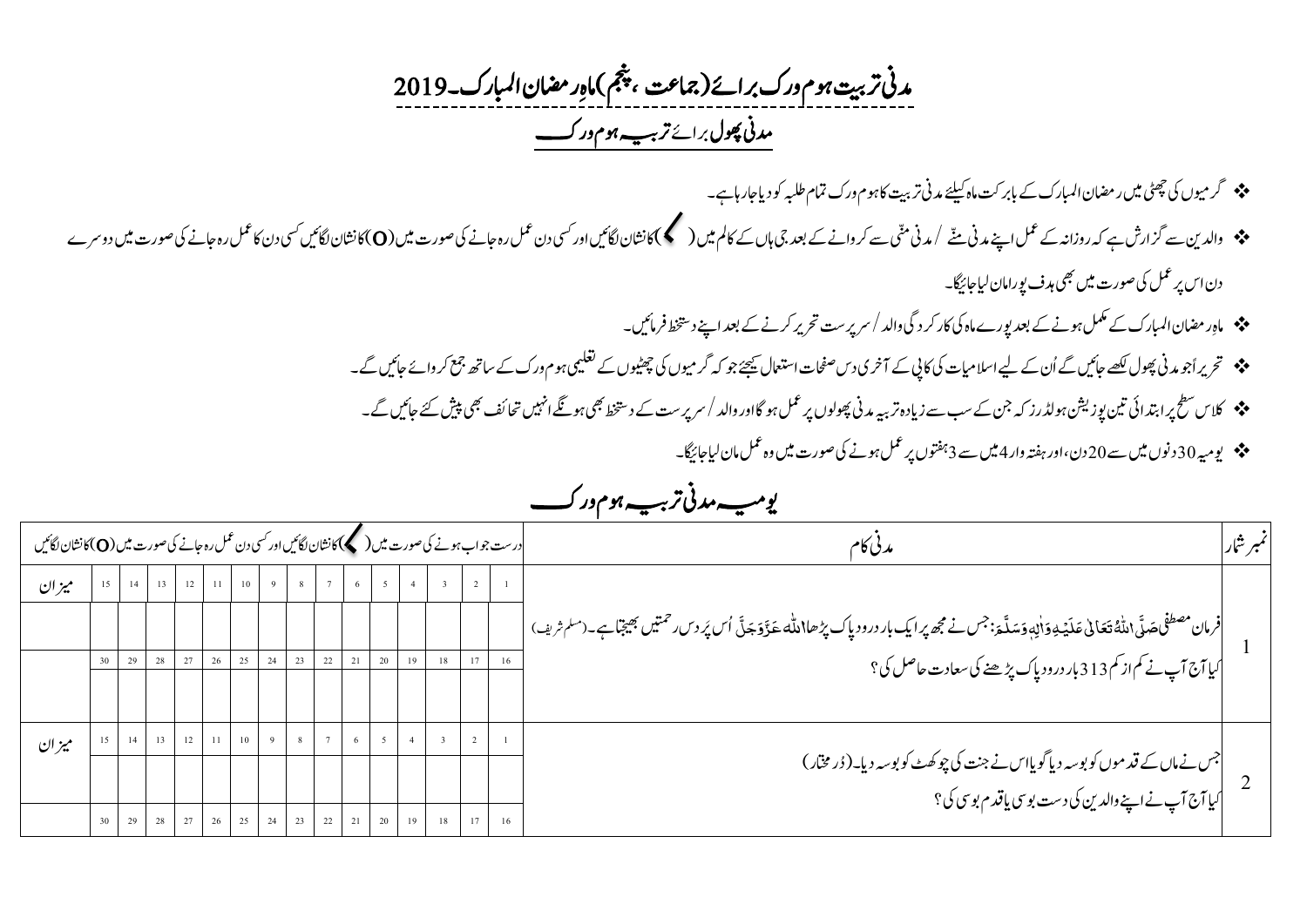| ميزان |         |    | $\begin{array}{c c c c c} \hline 14 & 13 & 12 & 11 \end{array}$   |    |               |    | $10 \quad 9$  |                | $8 \qquad 7$                                                   | $\overline{6}$ | $\overline{\phantom{0}}$ | $\overline{4}$                                  | $\overline{\mathbf{3}}$ | $\sqrt{2}$ |    |                                                                                                                                                                                         |  |
|-------|---------|----|-------------------------------------------------------------------|----|---------------|----|---------------|----------------|----------------------------------------------------------------|----------------|--------------------------|-------------------------------------------------|-------------------------|------------|----|-----------------------------------------------------------------------------------------------------------------------------------------------------------------------------------------|--|
|       |         |    |                                                                   |    |               |    |               |                |                                                                |                |                          |                                                 |                         |            |    | فرمان مصطفى صَدَّى اللَّهُ تَعَانىٰ عَلَيۡهِ وَاٰنِهٖوَ سَلَّٰۃِ: جب تم گھرمیں آؤتوگھر والوں کو سلام کر واور جب جاؤتو بھی سلام کرکے جاؤ۔(شعب <sub>اللّ</sub> ی <sub>ان</sub> )          |  |
|       |         |    |                                                                   |    |               |    |               |                |                                                                |                |                          |                                                 | $19$ $18$ $17$          |            |    | 3<br>کیا آج آپ نے اپنے گھر والوں،رشتے داروں، پڑوسیوں کو آتے جاتے سلام کیا؟                                                                                                              |  |
|       |         |    |                                                                   |    |               |    |               |                |                                                                |                |                          |                                                 |                         |            |    |                                                                                                                                                                                         |  |
| ميزان |         | 14 | 13 <sup>7</sup>                                                   |    | $12 \quad 11$ |    | $10 \qquad 9$ | 8 <sup>1</sup> | 7 <sup>7</sup>                                                 | $\overline{6}$ | 5 <sup>5</sup>           | $\sqrt{4}$                                      | $\overline{\mathbf{3}}$ |            |    |                                                                                                                                                                                         |  |
|       |         |    |                                                                   |    |               |    |               |                |                                                                |                |                          |                                                 |                         |            |    | <b>" نېي كريم <sub>حَ</sub>سَ</b> ّى ْ اللّٰهُ تَعَانىٰ عَلَيۡهِ وَاٰلِهِ وَسَلَّٰهَ سرِ انور پر اكثر ممَّامه شريف سجائے ركھتے تھ"                                                      |  |
|       |         | 29 | $28\,$                                                            | 27 | $26\,$        |    |               |                | $25$ 24 23 22 21                                               |                | $20\,$                   | 19                                              | $18\,$                  | 17         |    | <br> کیا آج آپ نے سارادن پاکم از کم نمازوں کے دوران عمامہ شریف سر پہ سجائے رکھنے کی سعادت حاصل کی ؟(طلباءکے لیے )                                                                       |  |
|       |         |    |                                                                   |    |               |    |               |                |                                                                |                |                          |                                                 |                         |            |    |                                                                                                                                                                                         |  |
| ميزان | 15      |    | $14 \qquad 13 \qquad 12 \qquad 11$                                |    |               |    |               |                | $10$ 9 8 7 6                                                   |                | 5 <sup>5</sup>           | $\overline{4}$                                  | $\overline{\mathbf{3}}$ | $\sqrt{2}$ |    |                                                                                                                                                                                         |  |
|       |         |    |                                                                   |    |               |    |               |                |                                                                |                |                          |                                                 |                         |            |    | <mark>فرمان مصطفی <sub>صَلَّی \م</sub></mark> للہُ نَتعَانی عَلَیۡیٰوَ اٰلِہٖوَسَلَّہَ : قیامت کے دن بندے کے اعمال میں سب سے پہلے نماز کاسوال ہو گااگر وہ درست ہو ئی توا <sub>ُ</sub> س |  |
|       | 30      |    | 29 28                                                             | 27 | $26\,$        | 25 | 24            |                | 23 22 21                                                       |                | $20\,$                   | 19                                              |                         | $18$ 17    | 16 | نے کامیابی پائی اور اگر اس میں کمی ہوئی تووہ رسواہو ااور اُس نے نقصان اُٹھایا۔(کنز العمال )                                                                                             |  |
|       |         |    |                                                                   |    |               |    |               |                |                                                                |                |                          |                                                 |                         |            |    | کیا آج آپ نے پانچوں نمازیںادا کیں؟                                                                                                                                                      |  |
| ميزان | $15-15$ |    | $14 \qquad 13 \qquad 12 \qquad 11$                                |    |               |    |               |                | $10 \left[ \begin{array}{c c} 9 & 8 & 7 \end{array} \right]$ 6 |                | $\overline{5}$           | $\overline{4}$                                  | $3\qquad 2$             |            |    |                                                                                                                                                                                         |  |
|       |         |    |                                                                   |    |               |    |               |                |                                                                |                |                          |                                                 |                         |            |    |                                                                                                                                                                                         |  |
|       | $30-1$  |    | 29 28                                                             |    | $27 \t 26$    |    |               |                | 25 24 23 22 21 20                                              |                |                          |                                                 | $19 \t 18 \t 17 \t 16$  |            |    | کہا آج آپ نے کم از کم ایک گھنٹہ بارہ منٹ مدنی چینل دیکھا؟<br>6                                                                                                                          |  |
|       |         |    |                                                                   |    |               |    |               |                |                                                                |                |                          |                                                 |                         |            |    |                                                                                                                                                                                         |  |
| ميزان | 15      |    | $\begin{array}{c c c c c c} \hline 14 & 13 & 12 & 11 \end{array}$ |    |               |    |               |                |                                                                |                |                          | $\left  \begin{array}{c} 4 \end{array} \right $ | $3\qquad 2$             |            |    |                                                                                                                                                                                         |  |
|       |         |    |                                                                   |    |               |    |               |                |                                                                |                |                          |                                                 |                         |            |    | (آخرت کے بارے میں )گھڑی بھر غور وفکر کرنا60سال کی عبادت سے بہتر ہے۔(جامع صغیر)<br>کیا آج آپ نے سونے سے پہلے فکر مدینہ کی؟( مدنی انعامات کار سالہ پُر کرنافکر مدینہ کہلا تاہے)           |  |
|       |         |    |                                                                   |    | 26            |    | 25 24 23      |                |                                                                | $22 \quad 21$  |                          |                                                 |                         |            |    |                                                                                                                                                                                         |  |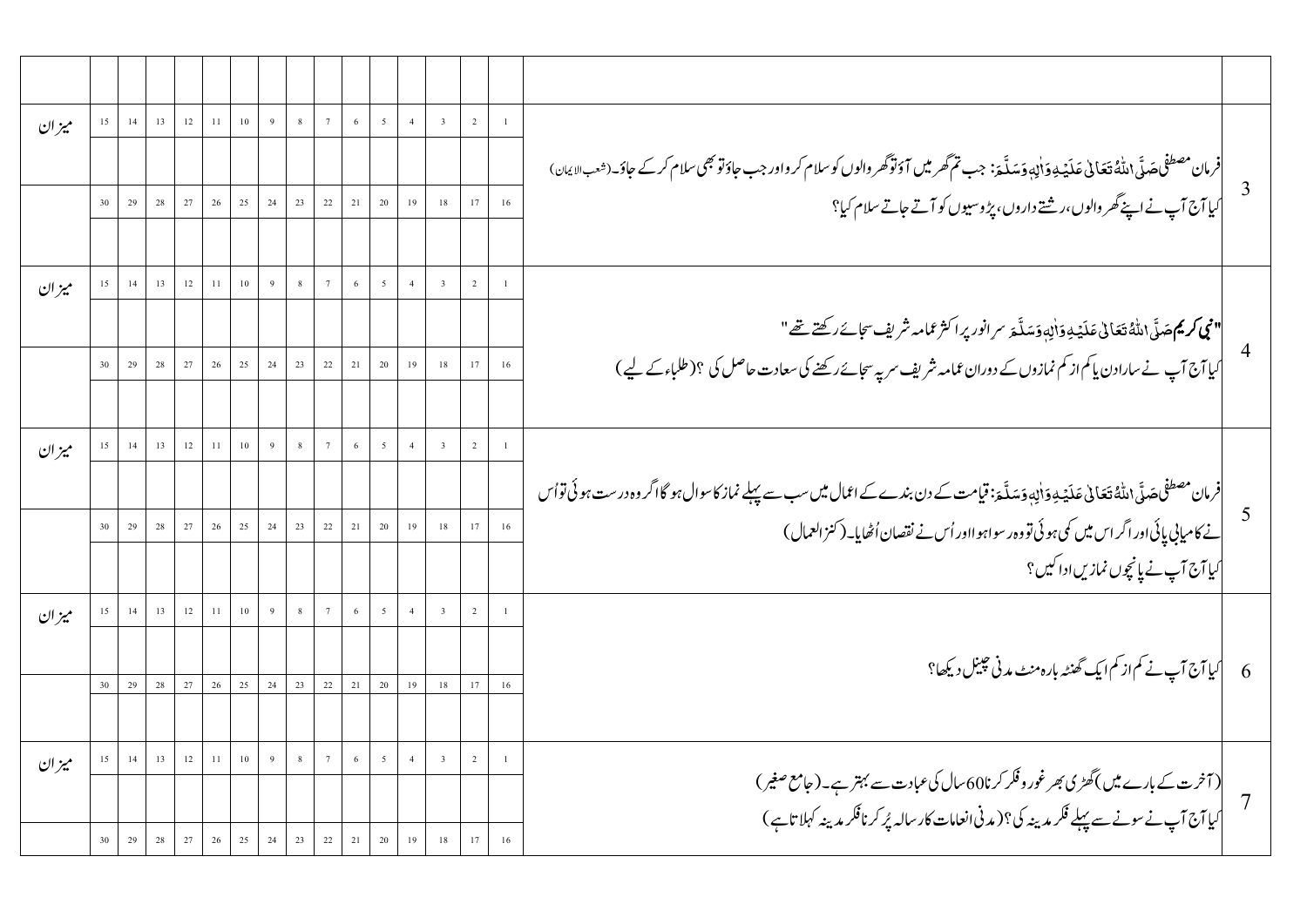| ميزان |  |  |  |  |  |  |  |                                                                                                                                                                   |  |
|-------|--|--|--|--|--|--|--|-------------------------------------------------------------------------------------------------------------------------------------------------------------------|--|
|       |  |  |  |  |  |  |  | سر کارحَیلؓ \للّٰہُ تَعَالٰی عَلَیۡ یِوَاٰلِہٖوَسَلَّہَ نے نحود بھی تراویٓانارافرمائیاوراس کوخوب پسند بھی فرمایا: چُنانچِہِ مدینے کے سلطان حَیلؓ \للّٰہُ تَعَالٰی |  |
|       |  |  |  |  |  |  |  | ۔<br> عَلَيۡۂِوَاٰنِہٖوَسَلَّۃِ کافرمانِ عالیثان ہے،جوایمان وطلب ِثواب کے سبب سے رَ مَضان میں قِیام کرے اُس کے اگلے پچھلے گناہ بخش دیئے جائیں                     |  |
|       |  |  |  |  |  |  |  | گے۔(بخاری شریف)کیا آج آپ نے نماز تراو تنح ادا کی؟                                                                                                                 |  |
|       |  |  |  |  |  |  |  |                                                                                                                                                                   |  |

#### *ترہیب وہم ورک ہتفہ ومر دمین*

|    | کیا آپ نے پہلے ہفتے میں عشرہ رحمت کی دعا،دوسرے ہفتے میں عشرہ مغفرت، تیسرے ہفتے میں سورچ الاردی،اور چوتھے ہفتے میں سورۃالقدر یاد کرکے گھر کے کسی فر د کو<br>  سنائی؟(اسکی تفصیل کتاب فیضان رمضان سے دیکھی جاسکتی ہے )                                  | پېلاہفته | دوسراهفته | تيسراهفته  | چو تھاہفتہ               | ا ميز ان |
|----|-------------------------------------------------------------------------------------------------------------------------------------------------------------------------------------------------------------------------------------------------------|----------|-----------|------------|--------------------------|----------|
| 10 | کیا آپ نے پہلے ہفتے میں پہلااور دوسر اکلمہ ،اور دوسرے ہفتے میں اور تیسرے ہفتے میں پانچواں کلمہ ،اور چوتھے ہفتے میں چھٹاکلمہ یاد کرکے ہر ہفتے گھر کے کسی<br>  فر د کوسایا؟                                                                             | پېلاہفته | دوسراهفته | تيسر اہفته | چوتھاہفتہ                | ميزان    |
|    | کیا آپ نے ہر ہفتے ایک ایک کرکے پہ سور تیں اور دعائیں یاد کر کے گھر کے کسی فر د کوسنائی؟<br>۔<br>  (1۔ دعائے تراویح،2۔سورۃالکفرون،3۔سورۃالماعون،4۔ آیۃالکرسی)اسکی تفصیل اسلامیات کلاس5th سے دیکھی جاسکتی ہے                                            | يہلاہفته | دوسراہفتہ | تيسراهفته  | چوتھاہفتہ                | ميز ان   |
| 12 | کیا آپ نے اس ہفتے اپنے سرپرست کے ساتھ دعوت اسلامی کے ہفتہ وار سنتوں بھرے اجتماع میں شر کت کی پاکم از کم مدنی چینل پر ہفتہ وار اجتماع دیکھایاسا؟<br>  نیز کم از کم ہر ہفتے پانچ مدنی پھول جو اجتماع میں بیان کیے گئے وہ نوٹ کیے ؟                      | پہلاہفتہ | دوسراهفته | تيسر اہفته | چو تھاہفتہ               | میز ان   |
|    | کیا آپ نے پہلے ہفتے میں دعائے قنوت، دوسرے ہفتے میں تشہد، تیسرے ہفتے میں نابالغے لڑے کی نمایا پانچ اپنے کو کی مختلف میں نابالغے لڑکی کی نماز جنازہ کی دعایاد کرکے گھر کے<br>  کسی فر د کوسنائی؟(اسکی تفصیل کتاب نماز کے احکام سے دیکھی جاسکتی ہے )<br> | پہلاہفتہ | دوسراهفته | تيسراهفته  | چوڭقاہفته <b>  ميزان</b> |          |

#### *رہیب وہم ورک*  ماہانہ *مدنی تربیہ ہوم*ور ک

ہ | نبی کریم صَلَّی اللَّہ َ ّ َ ِ ہ ص ل ا َ ِہو ی .<br>ا .<br>י , َ ر<br>مَتَعَانِي عَلَيۡهِ وَاٰلِهِ وَسَلَّٰهَ ֚֚ وَ مَدَّجَهِ نے فرمایا؛ جس نے ماہ رمضان کاایک بھی روزہ خاموشی اور سکون سے رکھااس کیلئے جنت میں ایک تنہ تنہ کر اس اور اس کے اس اور اس کے انبر انہ اس کے انبر انہ کا ایک انبر انہ کا انبر انہ کا انبر انہ کا انتقاء کر انہ کا ان